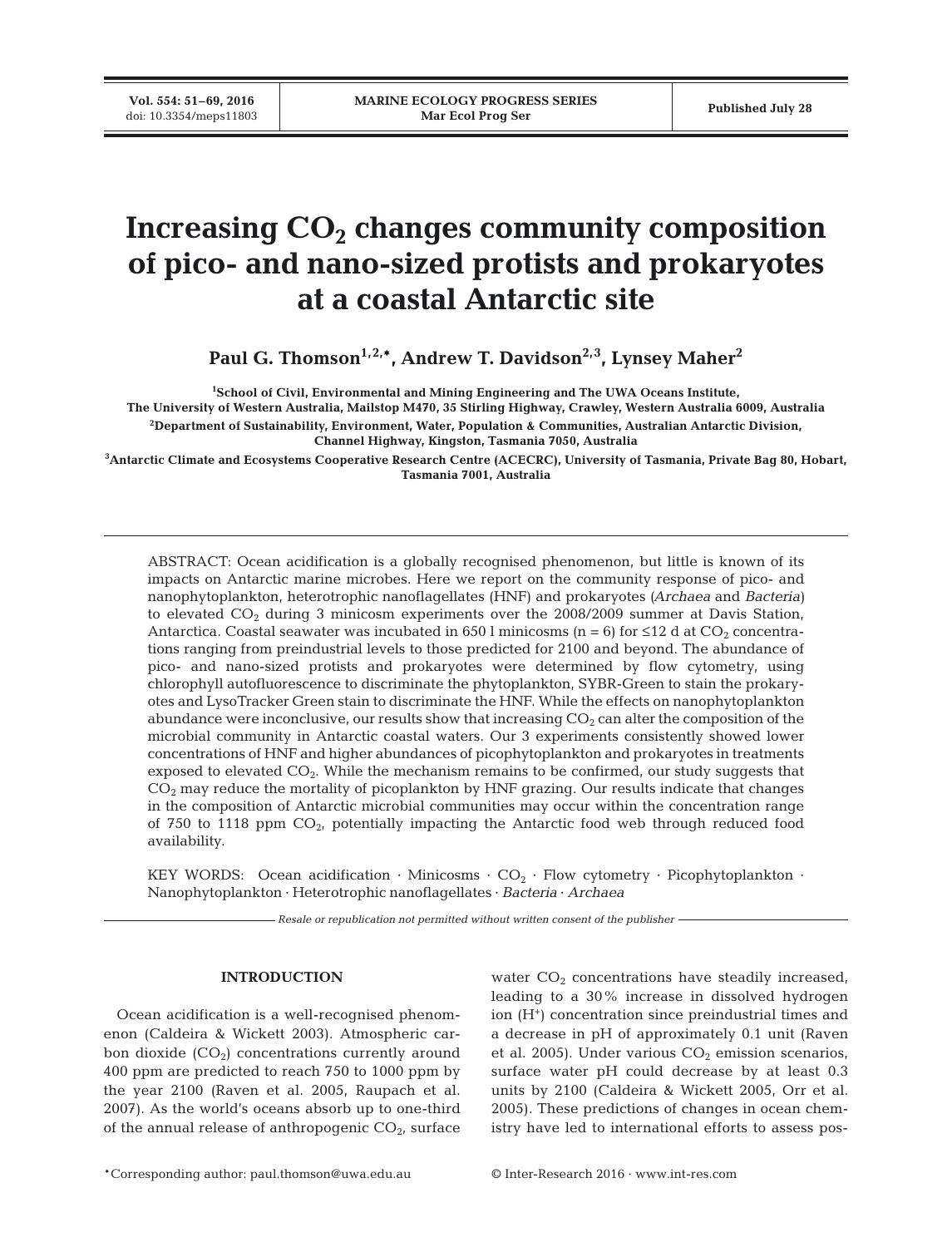sible impacts on marine biota (SCOR/IOC Symposium Planning Committee 2004, Riebesell et al. 2010).

Marine microbes play a vital role in the world's oceans as they form the base of the marine food web, produce an estimated 50% of the world's oxygen and are involved in biogeochemical cycles that influence global climate (Legendre & Le Fèvre 1995, Hutchins et al. 2009). In the Southern Ocean, phytoplankton photosynthesis comprises up to 15% of all marine primary production on the earth (Huntley et al. 1991). Spring and summertime blooms of *Phaeocystis ant arctica* and/or large diatoms drive this annual production against a background of nano- (2−20 µm) and pico-sized (0.2−2 µm) phytoplankton cells. Nano phytoplankton can contribute between 38 and 84% of the total autotrophic biomass in waters off east Antarctica (Davidson et al. 2010), while the picophytoplankton contribution is relatively low but may reach up to 33% (Wright et al. 2009).

The fate of this fixed carbon biomass is largely determined by the action of the microbial loop (Azam et al. 1983, 1991). Grazing by protozooplankton (20−200 µm) and heterotrophic nanoflagellates (HNF, 2−20 mm) can be the dominant source of phytoplankton and bacterioplankton mortality and can regulate the abundance, size structure and species composition of their prey (Froneman & Perissi notto 1996, Calbet & Landry 2004). When small, nano-sized phytoplankton are most abundant, grazing by HNF is enhanced and can account for up to 100% of the nanophytoplankton (Becquevort 1997, Froneman 2004, Calbet et al. 2008) and between 27 and 100% of bacterial production (Christaki et al. 2008, Pearce et al. 2010, Garzio et al. 2013). Bacteria are a major pathway for carbon flow in the Southern Ocean (Rivkin et al. 1996, Delille 2004), and their metabolism is critical for nutrient remineralisation and transforming dissolved organic carbon into bacterial biomass that supports bacterivores. In some oceans, bacteria can process up to 80% of the primary production and can contribute 40% of the planktonic carbon (Cho & Azam 1990, Ducklow et al. 1993, Azam 1998). Therefore, understanding how marine microbes may be affected by ocean acidification is important in predicting energy flow in future oceans.

Ocean acidification studies have revealed a range of responses by marine microbes. In phytoplankton, effects on calcification, photosynthesis, primary productivity, growth rates and nutritional value have all been recorded (Riebesell et al. 2000, Hare et al. 2007, Rossoll et al. 2012, Leu et al. 2013). However, responses can be species-specific and linked to cell physiology (Rost et al. 2008, Tortell et al. 2008, Berge et al. 2010, Trimborn et al. 2013). At a community level, it appears that increasing  $CO<sub>2</sub>$  can change the size structure and community composition of microbial communities, although results can be contradictory. Some studies have shown that exposure to higher  $CO<sub>2</sub>$  levels favours large diatoms (Tortell et al. 2008, Feng et al. 2010) while others have shown that pico- and/or nanophytoplankton can become dominant (Hare et al. 2007, Engel et al. 2008, Paulino et al. 2008, Meakin & Wyman 2011, Brussaard et al. 2013).

The effects on marine *Archaea* and *Bacteria* (here collectively called prokaryotes) are also unclear. Most studies report little or no effect of increasing  $CO<sub>2</sub>$  on their abundance (Grossart et al. 2006, Allgaier et al. 2008, Newbold et al. 2012, Roy et al. 2013) despite apparent changes in the composition of bacterial groups (Newbold et al. 2012, Roy et al. 2013, Sperling et al. 2013) and increases in bacterial production and enzymatic rates (Grossart et al. 2006, Feng et al. 2010, Piontek et al. 2010, Krause et al. 2012). While some effects are most likely caused directly by species-specific differences in  $CO<sub>2</sub>$ tolerance, indirect effects by changes in protozoan abundance, grazing rates and viral infection are also possible (Danovaro et al. 2011).

To date, most studies have found little effect on protozooplankton abundance or grazing rates. Aberle et al. (2013) found little effect on microzooplankton composition and diversity with increasing partial pressure of  $CO<sub>2</sub>$  ( $pCO<sub>2</sub>$ ) in mesocosm experiments in an Arctic fjord. In a Norwegian fjord, Suffrian et al. (2008) found no difference in microzooplankton community composition and grazing rates in mesocosms with up to 3× present-day atmospheric  $CO<sub>2</sub>$  levels. Only Rose et al. (2009) recorded any effect, finding an increased abundance of microzooplankton at elevated temperatures and  $CO<sub>2</sub>$  concentrations of 690 ppm in North Atlantic spring bloom water. In the Antarctic, to our knowledge only one study has shown an effect of elevated  $CO<sub>2</sub>$  on zooplankton, where krill had higher ingestion rates of microbes and excretion rates of ammonia, phosphate and dissolved organic carbon at approximately 672 ppm (Saba et al. 2012). We know of no studies on the effects of elevated  $CO<sub>2</sub>$  on HNF. Considering that grazing diverts 60 to 70% of carbon away from higher trophic levels and vertical flux (Froneman & Perissinotto 1996, Calbet & Landry 2004), increasing our understanding of the effects of ocean acidification on protozoan grazers will be important in understanding carbon flow in future oceans.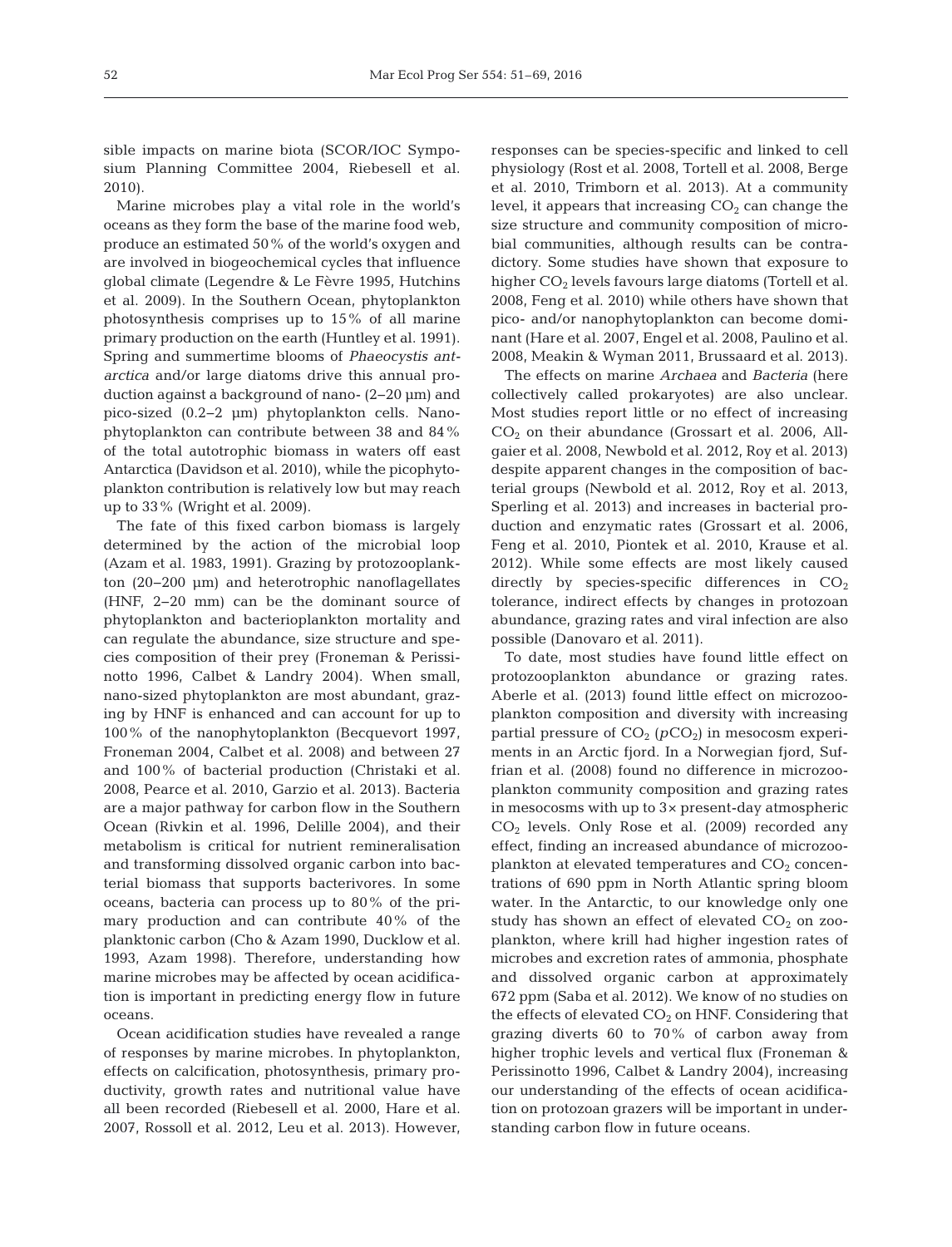In this study, we report on the effects of enhanced  $CO<sub>2</sub>$  concentrations on the pico- and nanophytoplankton, HNF and heterotrophic marine prokaryotes from Antarctic coastal seawater.

# **MATERIALS AND METHODS**

We performed 3 experiments using coastal seawater from offshore of Davis Station, Antarctica (68° 35' S, 77° 58' E). The experiments lasted up to 12 d and were performed between December 2008 and February 2009 in 650 l polythene tanks ('minicosms', n = 6) held in a temperature-controlled shipping container. Once filled, the tanks had an approximate 50 l headspace and were gas tight, except during periods of  $CO<sub>2</sub>$  manipulation and on sampling days. All minicosms were cleaned with Decon 90 (Decon Laboratories), followed by 10% analytical reagents (AR) grade HCl and rinsed with MilliQ water prior to each experiment. Following cleaning, the minicosms were rinsed by filling and draining with seawater before being filled with the microbial community that was incubated. Seawater was pumped to the minicosms from 2 m depth and 60 m offshore using a Teflon double-diaphragm pump fitted to a Teflon-lined hose. Mesh of 200 µm over the seawater intake excluded metazooplankton from the tanks. All 6 minicosms were filled simultaneously to ensure that they contained the same initial microbial community, and the contents were gently mixed by a shrouded auger rotating at 15 rpm. Seawater temperature in each tank was measured to  $\pm 0.01^{\circ}$ C using platinum resistance thermometers (Guideline 9540) and maintained at ambient  $\pm 0.1$ °C by the container's refrigeration, offset against warming in each minicosm by  $2 \times 300$  W aquarium heaters (Fluval) connected to a predictive temperature-control program via Carel temperature controllers.

Light was supplied to each minicosm by 2 HQI-TS metal halide lamps (150 W, Osram) at an average intensity of 200 µmol  $m^{-2}$  s<sup>-1</sup> over a 19 h light:5 h dark cycle. The irradiance and photoperiod were chosen to reflect the prolonged period of twilight between November and February at Davis Station and changes in diel light cycles due to solar angle and mixed depth layers over summer in Antarctic waters (Smith et al. 2000, Thomson et al. 2008). Overall, the daily dose of photosynthetically active radiation (PAR) approximated 21% of the average downwelling surface irradiance at Davis Station around the summer solstice while the flux rate equated to ~50% of the daily noon-time clear-sky irradiance at 5 m depth at this site (Thomson et al. 2008).

## **Seawater carbonate chemistry**

Seawater  $CO<sub>2</sub>$  manipulation and target concentrations followed recommendations in the Guide to Best Practices for Ocean Acidification (Gattuso et al. 2010, Riebesell et al. 2010). Carbonate chemistry methods are detailed in full by Davidson et al. (2016). At Davis Station, we used total alkalinity (TA) and pH to estimate carbonate chemistry during the dosing of our minicosms. Total alkalinity and total  $CO<sub>2</sub>$  (TCO<sub>2</sub>) concentrations measured later from fixed samples in Australia were used to calculate our final treatment CO2 concentrations. Total alkalinity was measured by open-cell potentiometric titration using a Metrohm 809 Titrando and single 800 Dosino auto-titrator (SOP 3b) (Dickson et al. 2007). Our estimates of total alkalinity at Davis Station were within 0.7% of TA standards (A. G. Dickson pers. comm.), and this offset was used to correct the measured alkalinity in minicosm samples.

The Mettler Toledo Easy Seven meter, calibrated on the National Bureau of Standards (NBS) pH scale using NBS buffers, measured seawater pH (SOP 6a; Dickson et al. 2007). CO2SYS.BAS (Lewis & Wallace 1998) was used to calculate pH of known TA and salinity (Dickson TA standards) that had been bubbled with nitrogen and pure  $CO<sub>2</sub>$  for  $\geq$  30 min. The pH meter was then manually calibrated to these samples at the calculated pH. The temperature of pH standards was measured using an NIST-calibrated Guide line 9540, 3 decimal place platinum resistance thermometer, and all pH measurements were performed in a closed vessel to avoid losses of aqueous  $CO<sub>2</sub>$ .

Our field estimates of  $CO<sub>2</sub>$  were later confirmed by measurements made on samples returned to Australia.  $TCO<sub>2</sub>$  was determined by coulometry at the Commonwealth Scientific and Industrial Research Organisation (CSIRO) in Hobart following methods of Dickson et al. (2007). Our final  $CO<sub>2</sub>$  treatment concentrations were calculated using TA and  $TCO<sub>2</sub>$ concentrations at a precision of  $\pm 2$  µmol  $l^{-1}$ .

Water samples for pH measurement and  $TCO<sub>2</sub>$  were collected using methods that minimised exposure to air. Samples were collected gently via a Teflon line with the end placed at the bottom of an acid-cleaned and MilliQ-rinsed 200 ml bottle. A small volume of the sample seawater was first used to rinse the bottle, and the bottle was then filled to overflowing and capped with a convex lid to exclude air. The pH was measured as soon as possible after the sample was obtained. Samples for  $TCO<sub>2</sub>$  were collected every second day into 250 ml bottles with convex caps to exclude air and were fixed with 100 µl of saturated solu-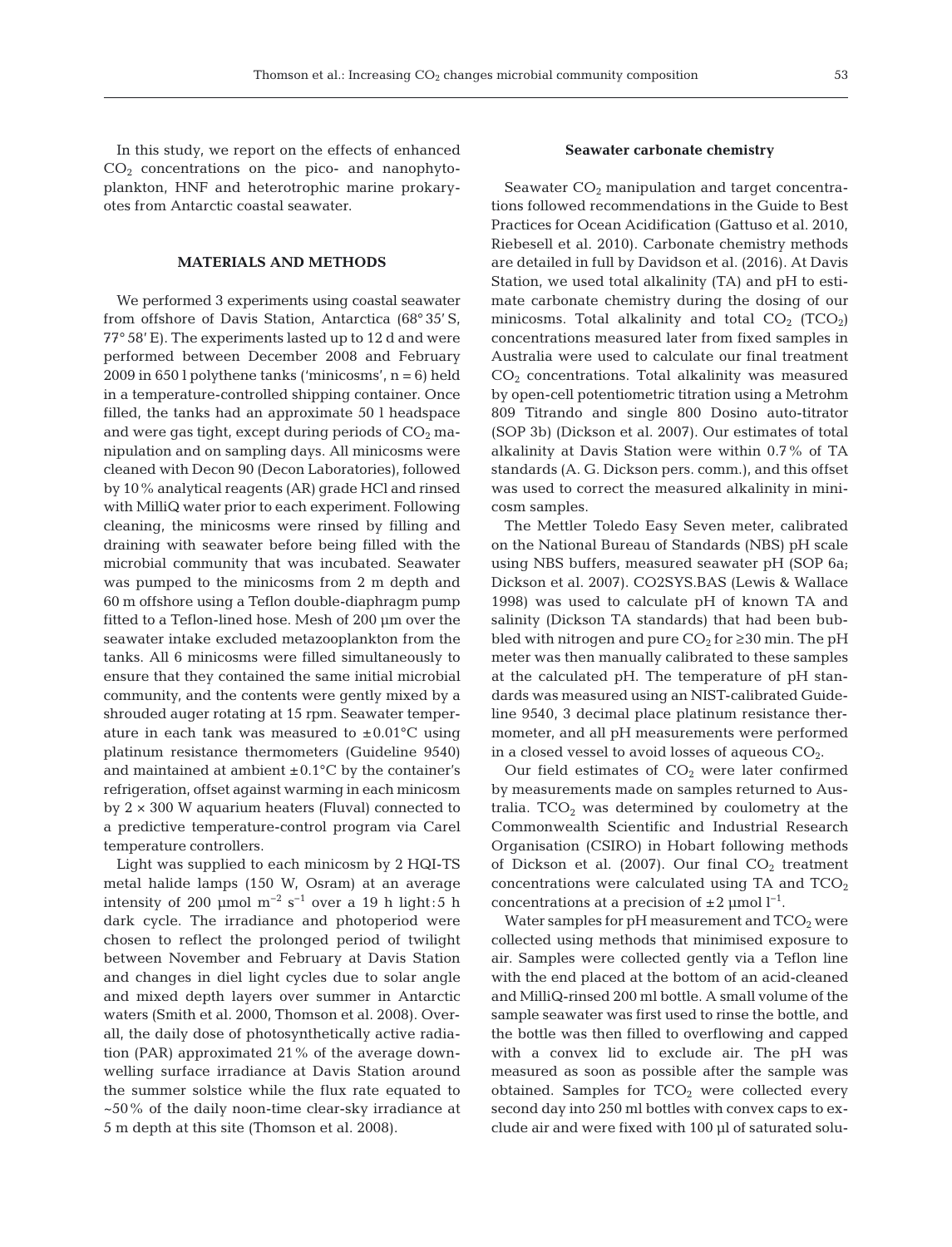| Table 1. Experiment start dates, ambient seawater $CO_2$ concentrations at the time of collection and mean $CO_2$ concentrations    |
|-------------------------------------------------------------------------------------------------------------------------------------|
| (ppm) and pH values for the 6 treatments over the 3 experiments at Davis Station in the 2008–2009 summer. Mean CO <sub>2</sub> con- |
| centrations (Treat) are expressed as multiples of the global atmospheric $CO2$ concentration of 385.54 ppm in December 2008         |
| $(\text{http://co2now.org/}).$ In Experiment 3, 3.2ax and 3.2bx designate treatments of similar mean $CO2$ concentrations           |

| Expt | Start date | Ambient $CO2$ at | $CO2$ treatment          |                           |                           |                            |                              |                              |                            |
|------|------------|------------------|--------------------------|---------------------------|---------------------------|----------------------------|------------------------------|------------------------------|----------------------------|
|      | (dd/mm/yy) | collection (ppm) |                          | Tank 1                    | Tank 2                    | Tank 3                     | Tank 4                       | Tank 5                       | Tank 6                     |
|      | 30/12/08   | 102              | Treat:<br>ppm:<br>$pH$ : | $0.2\times$<br>84<br>8.8  | $1.7\times$<br>643<br>7.9 | $3.3\times$<br>1281<br>7.7 | $4.8\times$<br>1848<br>7.5   | $5.0\times$<br>1942<br>7.5   | $6.3\times$<br>2423<br>7.4 |
| 2    | 20/01/09   | 118              | Treat:<br>ppm:<br>pH:    | $0.3\times$<br>120<br>8.6 | $1.1\times$<br>406<br>8.1 | $2.0\times$<br>754<br>7.9  | $2.9\times$<br>1130<br>7.7   | $3.0\times$<br>1162<br>7.7   | $4.0\times$<br>1530<br>7.6 |
| 3    | 09/02/09   | 232              | Treat:<br>ppm:<br>$pH$ : | $0.6\times$<br>250<br>8.3 | $1.2\times$<br>474<br>8.1 | $2.2\times$<br>864<br>7.8  | $3.2a \times$<br>1240<br>7.7 | $3.2b \times$<br>1232<br>7.7 | $4.4\times$<br>1711<br>7.5 |

tion of mercuric chloride, kept cool and in the dark before being returned to Australia for later analysis.

Target  $CO<sub>2</sub>$  concentrations were reached by adding  $CO<sub>2</sub>$ -saturated seawater. The volume required to reach the desired  $CO<sub>2</sub>$  concentration was calculated using CO2SYS.BAS software (Lewis & Wallace 1998). Coastal seawater in an acid-cleaned polythene drum was gravity fed and filtered through a 0.22 µm pore size AcroPak 500 cartridge filter (Pall) into another 20 l acid-cleaned drum and bubbled with  $CO<sub>2</sub>$  gas (BOC, food grade) for 1 h until saturated (as determined with a pH meter). To reach the required  $CO<sub>2</sub>$ targets, the  $CO<sub>2</sub>$  saturated water was added over approximately 2 h using medical infusion bags with intravenous drips to regulate flow rate. Thus, the introduction of  $CO<sub>2</sub>$  was as slow and gentle as possible to each of the tanks to minimise stress to the microbial community. Loss of  $CO<sub>2</sub>$  from solution in each tank due to photosynthetic draw-down of  $CO<sub>2</sub>$ by phytoplankton and loss of  $CO<sub>2</sub>$  to the headspace was quantified by daily measurements of carbonate chemistry and compensated for by adding further  $CO<sub>2</sub>$  saturated seawater to the tanks (as above).

Six treatments were established in each experiment to encompass atmospheric  $CO<sub>2</sub>$  concentrations from ambient to those predicted by the end of the  $21<sup>st</sup>$  century (IPCC 2014) and beyond. Mean  $CO<sub>2</sub>$ values over the incubation periods were calculated and used to define the treatments as multiples of atmospheric  $CO<sub>2</sub>$  concentrations of 386 ppm measured at Mauna Loa Observatory in December 2008 (http://co2now.org/). For example, a mean of 1281 ppm equated to  $3.3 \times CO_2$ . Treatment  $CO_2$  concentrations ranged from ambient coastal seawater (<1 $\times$ , at least 84 ppm) to approximately  $4 \times CO<sub>2</sub>$ (1711 ppm). The exception was in the first experiment, which reached 6.3× or 2423 ppm (Table 1),

equating to the maximum  $pCO<sub>2</sub>$  predicted by Caldeira & Wickett (2003).

Expts were designed to determine the effect of  $CO<sub>2</sub>$ on the microbial community rather than the ability of the microbes to mediate  $CO<sub>2</sub>$  concentrations. Thus, carbonate chemistry measurements were repeated daily, and additional  $CO<sub>2</sub>$ -saturated seawater was added to each tank to maintain the target  $CO<sub>2</sub>$  concentrations during the minicosm incubations.

## **Minicosm incubations and sampling**

Expts 1, 2 and 3 began on 30 December 2008 and on 20 January and 9 February 2009, respectively. Seawater for Expt 1 was collected 3 wk after the break out of land-fast sea ice, and for Expts 2 and 3, seawater was collected from open water interspersed with small, drifting ice floes. Day 0 samples were obtained prior to acidification; otherwise, samples were taken every second day until Day 10 in Expts 1 and 3 and Day 12 in Expt 2. Seawater samples were collected from taps located mid-tank for a suite of analyses including nutrients, chlorophyll *a* (chl *a)* and flow cytometry. An accompanying study on the microphytoplankton and protozooplankton can be found in Davidson et al. (2016). Total sample volumes removed during each experiment did not exceed 20% of the initial seawater volume.

## **Chl** *a* **analysis**

A known volume of up to 1 l of seawater from each minicosm was filtered through 13 mm GF/F filters and was stored in liquid nitrogen until transported to Australia. In Australia, the filters were stored at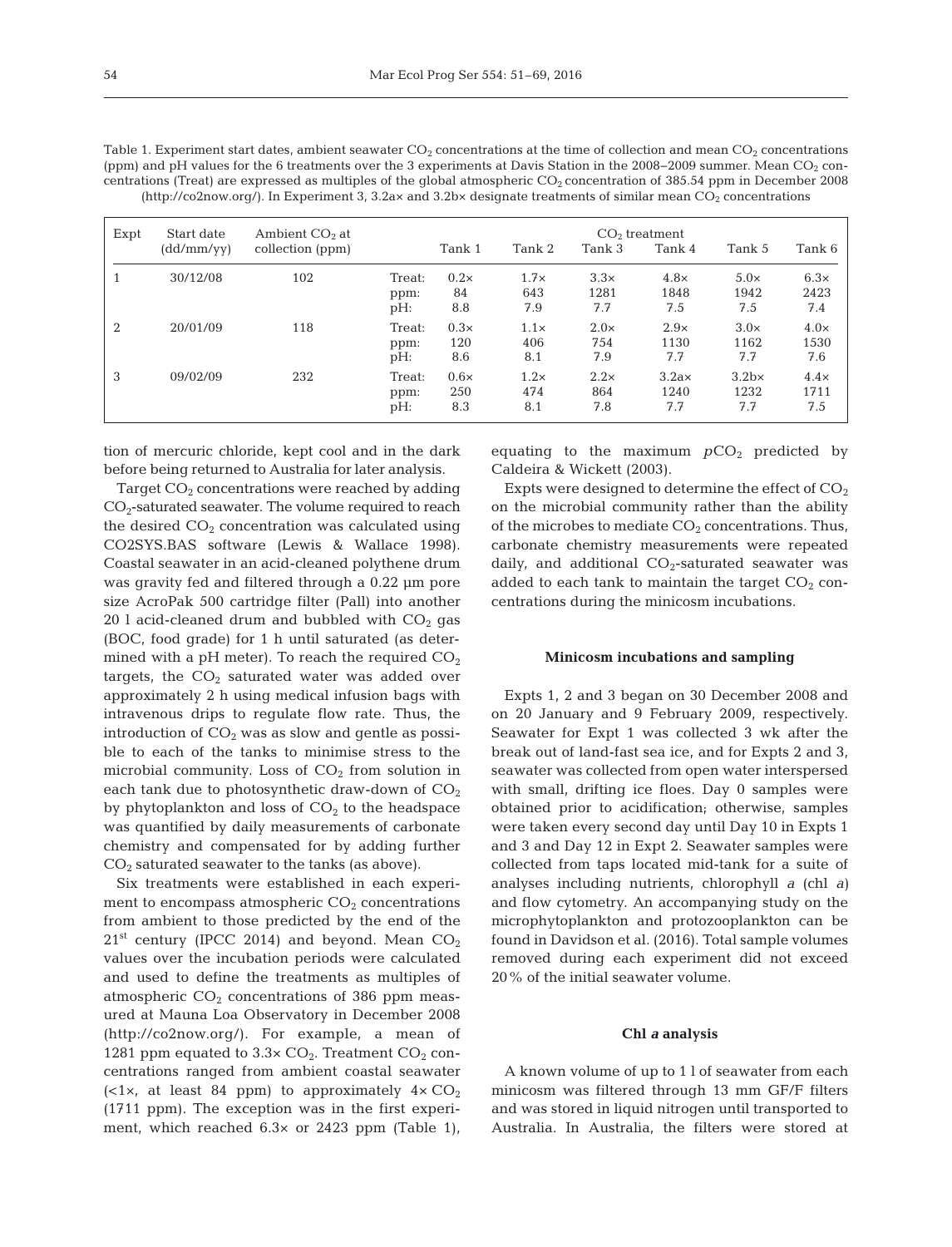−135°C in an ultralow freezer (Sanyo) until they were analysed within 7 mo. Pigments were extracted, analysed and quantified by HPLC in accordance with Wright et al. (2010). Net growth rates of chl *a* were calculated over days of exponential growth for each experiment using the equation  $r = \log(N_t/N_0)/t$ (Landry et al. 1995), where  $r =$  apparent growth,  $N_t$ and  $N_0$  are the concentrations on the day exponential growth ended and at time 0 (Day 0), respectively.

## **Nutrients**

Fe-EDTA was added to each minicosm at the be ginning of each experiment to a final concentration of 5 nM to ensure ready availability and to overcome possible Fe limitation confounding the effects of increasing  $CO<sub>2</sub>$  concentrations. Macronutrients were not added to the treatments. Concentrations of nitrate and nitrite (NOx), phosphorus (P) and silica (Si) were determined by Analytical Services Tasmania, Department of Primary Industries, Parks, Water and Environment, Tasmanian Government. NOx and P were analysed using APHA Standard methods 4500-NO<sub>3</sub><sup>-</sup>I and 4500-P G (2005), respectively, while Si was analysed using the APHA Standard method (2005) 4500-SiO<sub>2</sub> F (Eaton et al. 2006). Detection limits were 0.14 µM for NOx and P and 5.4 µM for Si.

## **Flow cytometry**

Seawater samples for flow cytometry (FCM) were filtered through 50 µm mesh and kept refrigerated in the dark until analysed within 4 h. Samples for protist and prokaryotic abundance were analysed using FACScan and FACSCalibur (Becton Dickinson) flow cytometers, respectively, both fitted with 488 nm argon lasers. The sheath fluid used for protist analyses was 0.22 µm filtered seawater, while MilliQ water was used for prokaryotes. Samples were weighed to ±0.0001 g before and after each run to determine the volume analysed, and cell abundance was calculated using this volume and event counts from bivariate scatter plots. PeakFlow Green 2.5 µm beads (Invitrogen) were added to all samples as an internal size and fluorescent standard.

#### Pico- and nanophytoplankton

Fresh samples were housed in a beaker of ice while analysed for 5 to 10 min at a flow rate of approximately 60 µl min−1. FCM phytoplankton populations were discriminated into regions in bivariate scatter plots of red chlorophyll autofluorescence (FL3) versus orange fluorescence (FL2). Populations were grouped into regions and analysed for relative cell size in bivariate scatter plots of side scatter (SSC) versus FL3 fluorescence, where a linear trend between cell size and chlorophyll autofluorescence has been previously demonstrated (Veldhuis et al. 1997).

#### HNF

LysoTracker Green (Invitrogen) is a weakly basic, amine probe that fluorescently stains the acidic food vacuole of marine heterotrophs (Johnson & Spence 2010). A working solution of LysoTracker Green was prepared daily by diluting the commercial stock 1:10 with 0.22 µm-filtered seawater. Ten ml of seawater from each treatment was stained with 7.5 µl of the working solution to give a final stain concentration of 75 nM and incubated in the dark and on ice for 10 min. Following incubation, a 1 ml sub-sample was transferred to a sterile 5 ml Falcon tube and run for up to 10 min at approximately 60 µl min−1. Lyso-Tracker Green-stained HNF were discriminated from phytoplankton and detrital particles in the sequence of scatter plots shown in Fig. 1 as described by Rose et al. (2004). Phytoplankton were identified based on their high chlorophyll autofluorescence versus forward scatter (Fig. 1a), and detrital particles were identified by their relatively high SSC (Fig. 1b). The 2.5 µm beads (Fig. 1c) were used for size estimation of the HNF after removal of the phytoplankton and detrital particles (Fig. 1d). Abundances from this technique have been found to be significantly and positively correlated against HNF counts by the standard DAPI epifluorescent microscopy technique in Antarctic waters by Thomson et al. (2010) and elsewhere by Rose et al. (2004) and Sintes & Del Giorgio (2010).

# Flow cytometrically defined phytoplankton and HNF populations

Up to 4 regions of phytoplankton were identified in the bivariate scatter plots (Fig. 2a). Regions R1, R2 and R3 were evident in each experiment, while R4 was identified only in Expts 2 and 3. Cells of R1, R2 and R3 were characterised by low, moderate and high red (FL3) chlorophyll autofluorescence and low orange (FL2) autofluorescence. Cells of R4 were dis-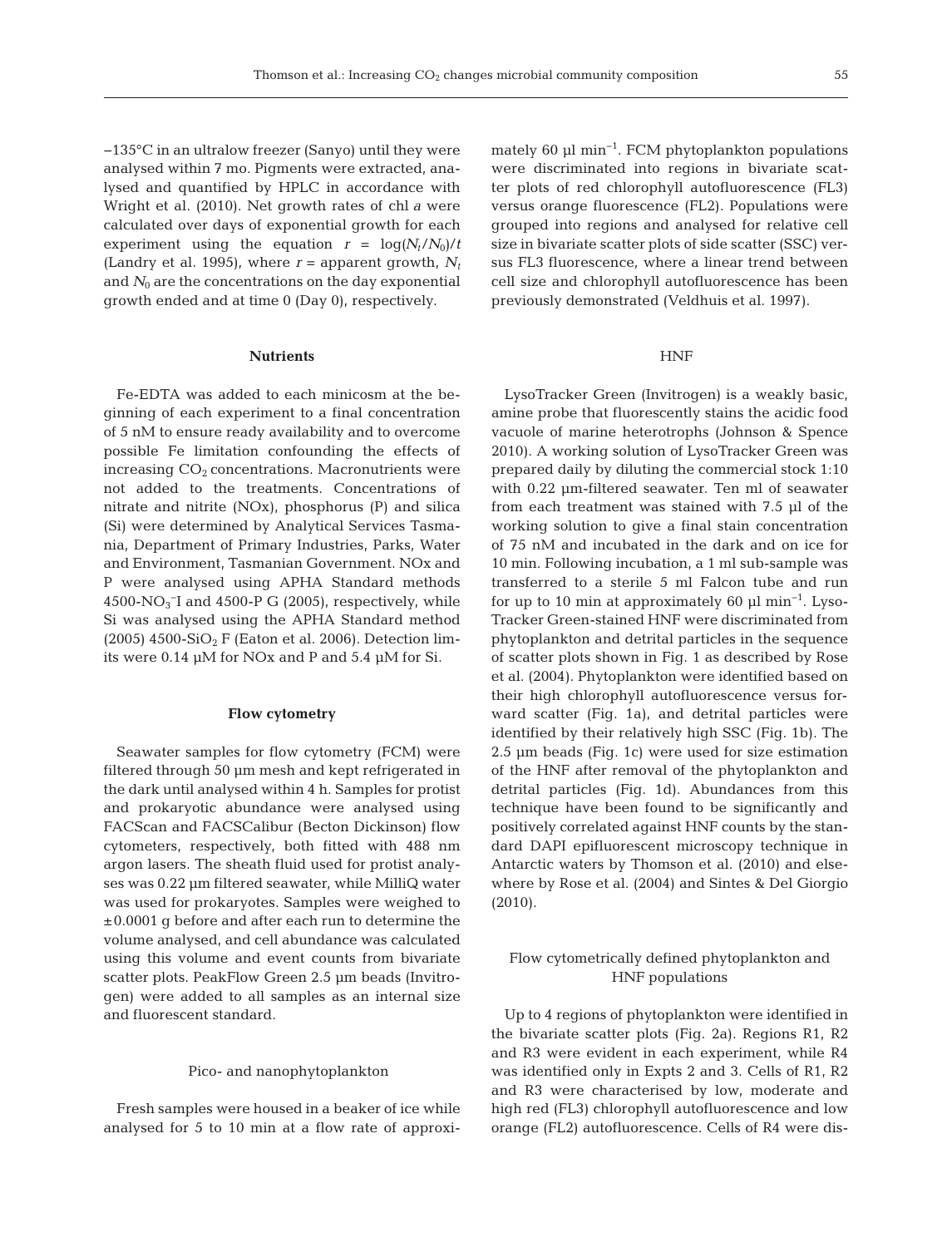

Fig. 1. Cytometric analysis of a LysoTracker Green-stained water sample for heterotrophic nanoflagellate abundance from Expt 1. (a) Phytoplankton were distinguished from other particles by their high red chlorophyll autofluorescence. (b) Detrital particles were identified based on their relatively high side scatter versus LysoTracker Green fluorescence. (c) Beads were identified by their high green versus low red fluorescence. (d) Populations in plots (a) and (b) were removed from the LysoTracker Green fluorescence and forward scatter plot and the remaining particles larger than 2.5 µm were counted as heterotrophic nanoflagellates (beads left in this plot only as a size indicator)

tinguished by moderate to high red chlorophyll autofluorescence and high orange autofluorescence, indicating that these cells were cryptophytes containing phycoerythrin. The lower sub-population in R4 most likely comprises smaller cryptophytes or those with lower chlorophyll autofluorescence. As the abundance of this sub-population rarely exceeded 100 cells ml−1 and was not always present, we did not separate these cells from others in this region.

The relative size of cells in each region was also estimated (Fig. 2b). Increasing chlorophyll autofluorescence with SSC indicated that relative size in creased from the smallest in R1 through to the largest cells in R3 and R4 (cryptophytes), which appeared similar in size. Combined with the low chlorophyll autofluorescence and the relatively low SSC of cells of R1 compared to R2, it is likely that cells of R1 were picophytoplankton. Cells of R2 appeared to be smaller nanophytoplankton, as this region fell between the relative size range of the picophytoplankton (R1) and the cryptophytes (R4) by FL3 versus SSC. Cells of R3 were of equivalent size to the cryptophytes and were assumed to be the larger nanophytoplankton. Similar populations have resolved in other FCM studies in Antarctic and temperate waters (Larsen et al. 2001, Paulino et al. 2008). Populations of HNF stained with LysoTracker Green were most clearly defined in Expt 1, possibly due to high abundances of the choanoflagellate *Bicosta spinifera* (Fig. 1d) (Davidson et al. 2016).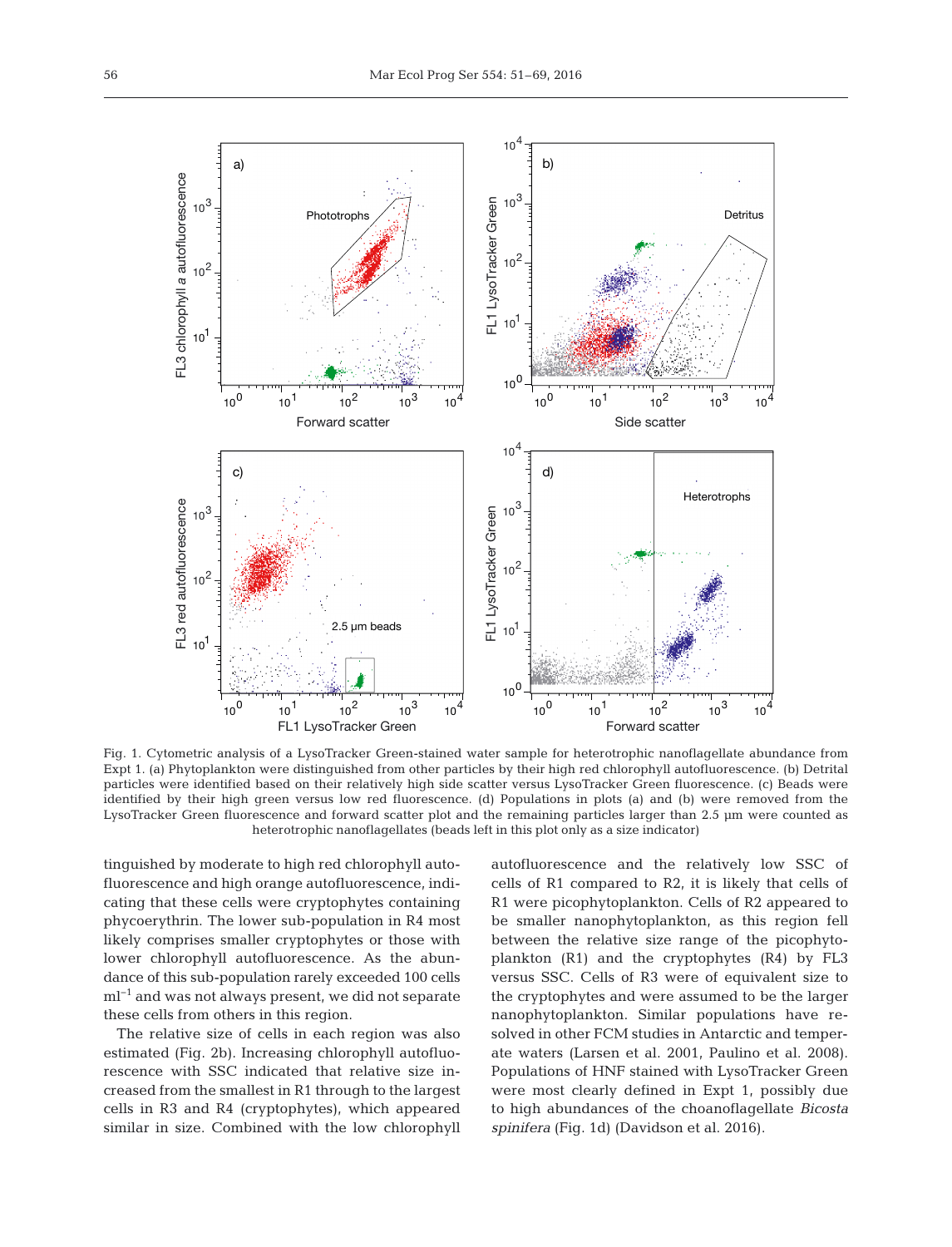

Fig. 2. Pico- and nanophytoplankton regions identified by flow cytometry. (a) Up to 4 regions (R) or populations of pico- and nanophytoplankton were discriminated based on their intensity of red (FL3) chlorophyll autofluorescence versus orange (FL2) phycoerythrin autofluorescence. (b) Using side scatter versus chlorophyll autofluorescence, we determined the relative sizes of the 4 regions and defined R1 as picophytoplankton and R2−R4 as nanophytoplankton. The high orange autofluorescence of R4 indicated that these cells were phycoerythrin-containing cryptophytes

#### Prokaryotes

The abundance of prokaryotes was determined from samples fixed to a final concentration of 0.5% glutaraldehyde for 1 h and stained for 20 min with 1:10 000 final dilution of SYBR-Green I (Invitrogen) (Marie et al. 2001). Samples were run for 3 min at a flow rate of approximately 35 µl min−1. Total abundance was determined from bivariate scatter plots of SSC versus SYBR-Green I fluorescence (FL1).

#### **Statistical analyses**

Changes in community composition were analysed using the statistical package PRIMER v6.1.14 and PERMANOVA+ 1.0.4 (Clarke & Gorley 2006). Microbial abundances were  $log_{10}(x + 1)$  transformed and treated using the Gower metric similarity coefficient to give equal weighting among the microbes whose abundance varied over several orders of magnitude (e.g. prokaryotes and HNF).

Multi-dimensional scaling (MDS) plots were used to visualise changes in community composition within and among treatments over time (Clarke 1993). The location of each sample in the MDS reflected its community composition, and the distance between points indicated how similar (close) or different (far) the samples or communities were to each other. The line joining successive samples in each treatment shows the trajectory of change in community composition over time. Note that the fit of the ordination in a 2 dimensional space was measured by a stress factor, which in each experiment was ≤0.1. Stress values of ≤0.1 indicate a good ordination with little prospect of a misleading interpretation (Clarke 1993).

Two-way crossed permutational ANOVA (PERM-ANOVA,  $\alpha$  = 0.05, 999 permutations) was used to test for significant differences in community composition among treatments. Finally, cluster analysis and the similarity profile routine (SIMPROF,  $\alpha$  = 0.05 and 999 permutations; Clarke et al. 2008) was used to detect groups of samples that differed significantly. The different groups of samples obtained by SIMPROF were superimposed on the MDS plots as dashed ovals.

## **RESULTS**

#### **Seawater temperatures and salinities**

Ambient seawater temperature and salinity were highest in Expt 1 at 1.63°C and 33.4 and decreased with the successive experiments, reaching −0.26°C and 33.1 in Expt 3 (Table 2). Mean water temperatures among treatments over the experimental period for each experiment were 1.54, 0.25 and −0.25°C, respectively, and differed little from the ambient temperatures at the time of collection. Salinity varied by  $\leq$ 0.3 during the experiments.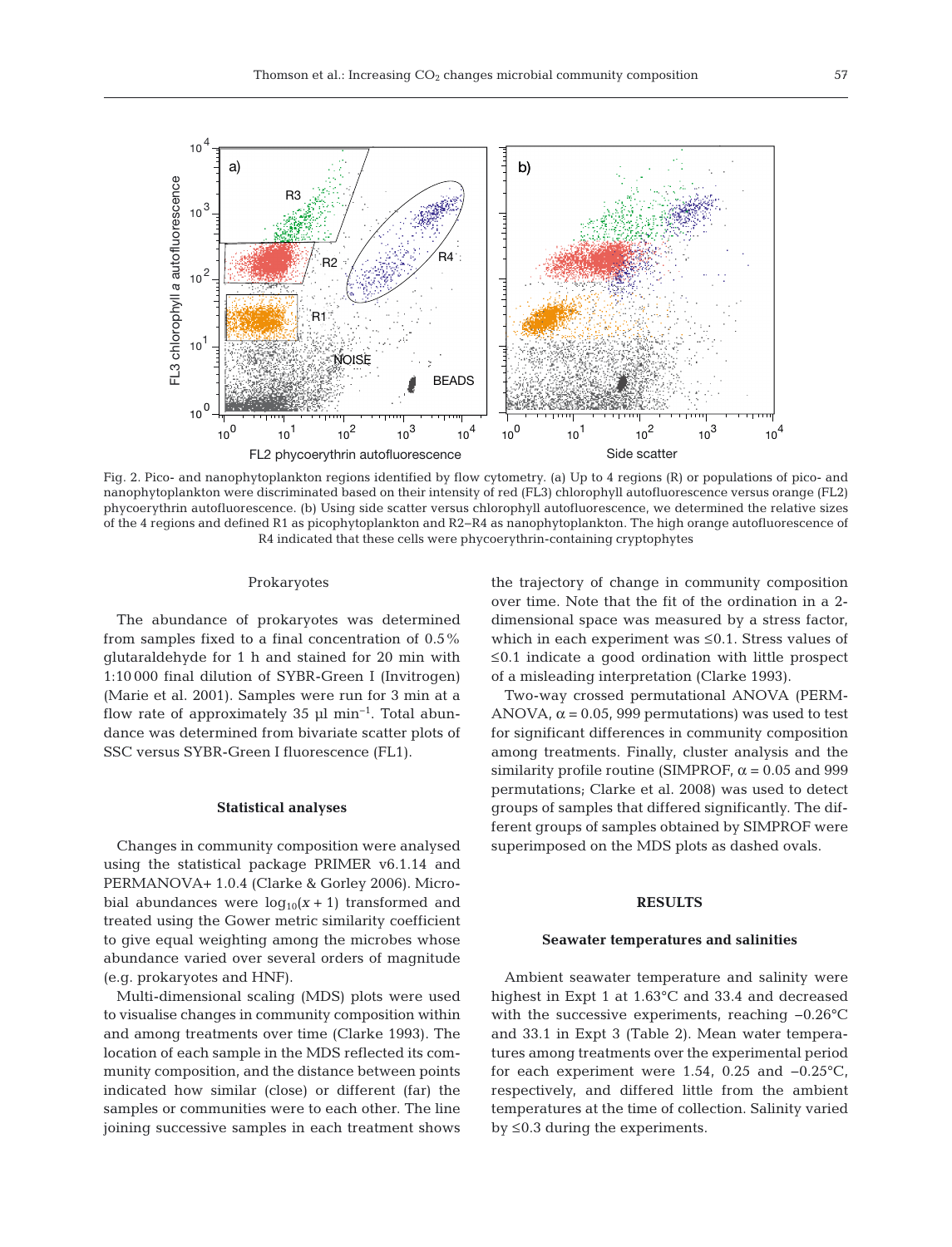Table 2. Ambient seawater temperatures and salinities at the time of water collection for incubations and mean experimental seawater temperatures and salinities for the 3 experiments

| Expt | Ambient<br>temp. $(^{\circ}C)$ | Ambient<br>salinity | Mean (SD)<br>experimental<br>temp. $(^{\circ}C)$ | Mean $(SD)$<br>experimental<br>salinity |
|------|--------------------------------|---------------------|--------------------------------------------------|-----------------------------------------|
| 1    | 1.63                           | 33.4                | 1.54(0.24)                                       | 33.7(0.01)                              |
| 2    | 0.24                           | 32.9                | 0.25(0.11)                                       | 33.0 (0.26)                             |
| 3    | $-0.26$                        | 33.1                | $-0.25(0.07)$                                    | 33.4 (0.03)                             |

#### **Ambient CO2 and CO2 treatments**

Ambient coastal seawater  $CO<sub>2</sub>$  concentration at time of collection was 102, 118 and 232 ppm, respectively, for Expts 1, 2 and 3 (Table 1), equating to pH 8.6, 8.5 and 8.2. Such low ambient  $CO<sub>2</sub>$  concentrations due to biological draw-down have previously been reported near Davis Station during summer (Roden et al. 2013). Mean  $CO<sub>2</sub>$  and pH for each treatment in each experiment are given in Table 1. The pH values for the highest  $CO_2$  treatments ( $\geq 4 \times CO_2$ ) reached 7.4, 7.6 and 7.5 in Expts 1, 2 and 3, respectively. Full data on the carbonate chemistry in each of the treatments, including TA and  $TCO<sub>2</sub>$ , are available in Table S1 in the Supplement at [www.int-res.com/](http://www.int-res.com/articles/suppl/m554p051_supp.pdf) articles/suppl/m554p051\_supp.pdf. Volumes of  $CO<sub>2</sub>$ saturated seawater added to each treatment to maintain the  $CO<sub>2</sub>$  target values throughout each experiment are shown in Table S2.

With the exception of treatment  $1.7 \times CO<sub>2</sub>$  in Expt 1, concentrations in treatments with  $< 2 \times CO_2$  were relatively stable throughout the incubations (Fig. 3a−c). In contrast, fluctuations in  $CO<sub>2</sub>$  generally increased in magnitude with increasing  $CO<sub>2</sub>$  concentrations. This was particularly evident in Expt 1 between Days 4 and 6, when rates of  $CO<sub>2</sub>$  draw-down were high as chl *a* increased rapidly (see below).

Fluctuations in  $CO<sub>2</sub>$  concentrations were evident in most treatments in each experiment. Increases represented CO<sub>2</sub> addition to maintain target values, while decreases represented biological draw-down by phytoplankton and loss of  $CO<sub>2</sub>$  to an increasing volume of headspace in the tanks as the total seawater volume in each tank declined due to the removal of samples over time.

#### **Chl** *a*

Chl *a* increased to 5.6 and 6.4 µg  $l^{-1}$  in Expts 1 and 3, but in Expt 2 it remained relatively constant

between 1 and 2 µg  $l^{-1}$  (Fig. 3d–f). In Expt 1, rapid increases in chl *a* were evident in all treatments, although concentrations in the 0.2× and 1.7× treatments were consistently highest to Day 8 (Fig. 3d). Apparent growth rates of chl *a* in the 0.2×, 1.7× and  $3.3 \times CO_2$  treatments were 0.38, 0.32 and 0.33 d<sup>-1</sup>, respectively, but were lower  $({\sim}0.24\text{ d}^{-1})$  in treatments  $\geq$ 4.8× CO<sub>2</sub>. In Expt 3, chl *a* reached maximum concentrations by Days 4 or 6 and then declined by Day 10 (Fig. 3f). With the exception of the higher chl *a* concentrations in the lower  $CO<sub>2</sub>$  treatments in Expt 1, there was little discernible response of chl *a* to increasing CO2. In Expt 3, apparent chl *a* growth rates to Day 6 were 0.12, 0.11 and 0.21 d<sup>-1</sup> in the 0.6×, 1.2× and the 2.2× treatments, respectively, and consistently higher over the 10 d of incubation than those in treatments ≥3.8× CO<sub>2</sub> (~0.7 d<sup>-1</sup>).

## **Nutrients**

Despite filling the tanks simultaneously, nutrient concentrations sampled on Day 0 were variable, particularly in Expt 1 (Fig. 4). While the initial varia tion in nutrient concentrations could indicate that we sampled different water bodies while filling the tanks, coincident measurements of chl *a* and microbial abundance showed very little variability. Furthermore, microbial communities on Day 0 in each experiment showed no statistical difference in composition (see below). Instead, it is likely that the differences in nutrient concentrations were due to sampling low levels of suspended sediment in the tanks that had not settled and/or contamination during the sampling process. For example, the elevated nutrient concentrations in Expt 1 on Day 6 may be due to contamination, either of the nutrient samples themselves or of the  $CO<sub>2</sub>$  saturated seawater that was added to the minicosms to maintain the target  $CO<sub>2</sub>$  concentrations. While we concede that some of our nutrient data are not robust, the data do provide valuable information regarding the draw-down of nutrients and the time at which they became exhausted.

## Expt 1

Nutrient concentrations were generally highest in Expt 1, with concentrations of NOx and P of at least 4.43 and 0.58 µM, respectively, on Day 0 (Fig. 4a,b). Both decreased with time to concen trations at or below detection levels  $(0.14 \mu M)$  by Day 10. There were no clear patterns among treat-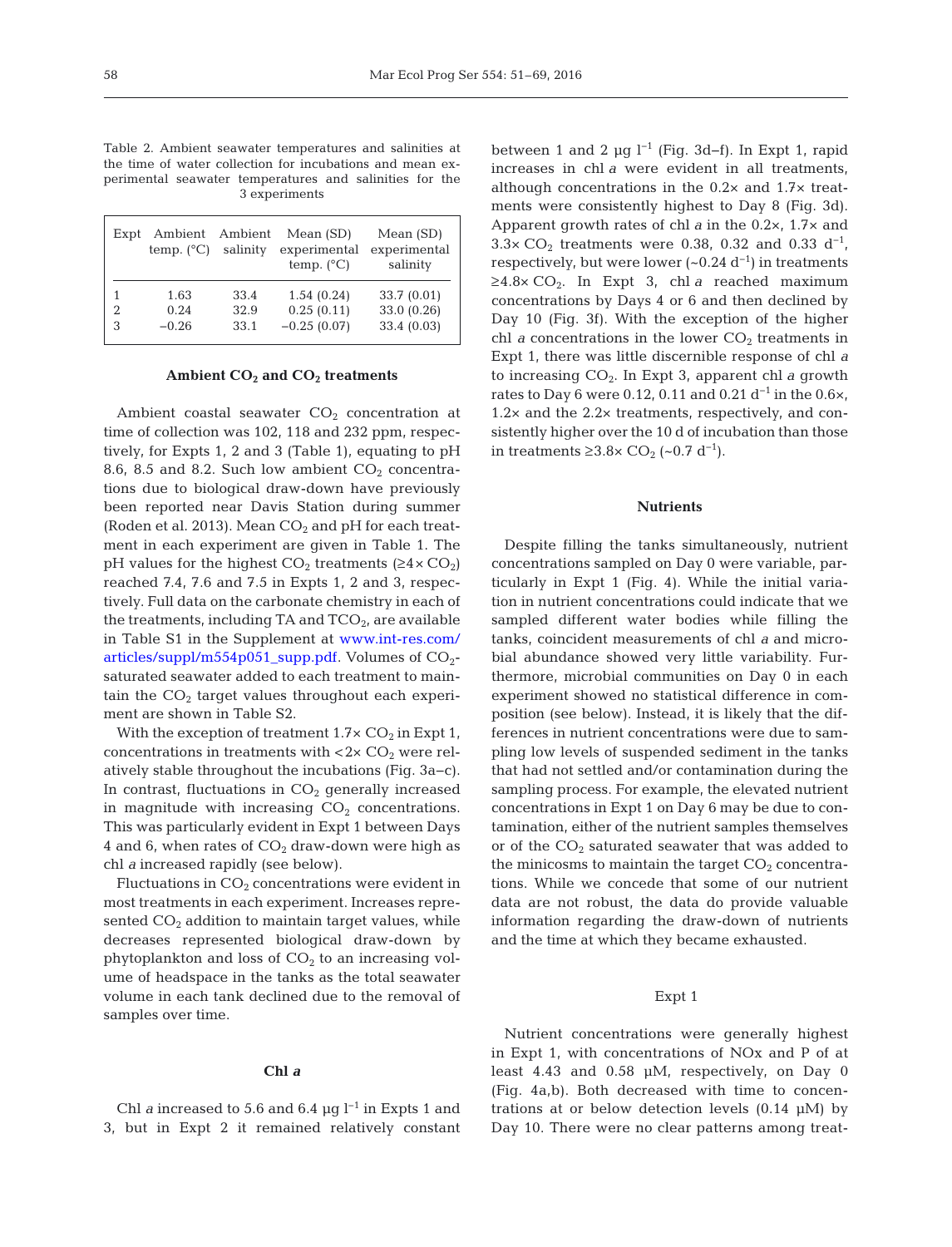

Fig. 3. (a−c) CO2 and (d−f) chlorophyll *a* concentrations in each treatment in each experiment. Treatments are defined as mean  $CO<sub>2</sub>$  concentrations over each experiment and, in brackets, mean concentration expressed as multiples of the December 2008 atmospheric CO2 concentration of 385.54 ppm (measured at Mauna Loa Observatory, http://co2now.org/)

ments, although from Day 6 onwards, concentrations of NOx and P were lowest in the 0.2× and 1.7× treatments.

## Expt 2

Concentrations of NOx and P were persistently low in this experiment (Fig. 4d,e). NOx concentrations on Day 0 were detectable only in the 1.1×, 2.9× and 4.0× treatments at ≤0.43 µM and thereafter remained at or below the level of detection for all treatments. Concentrations of P were similarly low on Day 0  $(\leq 0.29 \mu M)$  and with the exception of the 1.1× treatment were undetectable from Day 2.

#### Expt 3

Concentrations of NOx and P on Day 0 were considerably higher than those at the start of Expt 2 (Fig. 4g,h), indicating that either a different water mass had been advected to the collection point (see temperature and salinity differences in Table 2) or that the coastal water had experienced some nutrient regeneration between experiments. However, NOx concentrations were quickly depleted and were generally below detection levels by Day 6. Concentrations of P declined more slowly throughout the incubation but were generally depleted by Day 8.

Si concentrations were variable throughout each ex periment, ranging between 32 and 107  $\mu$ M (Fig. 4c,f,i).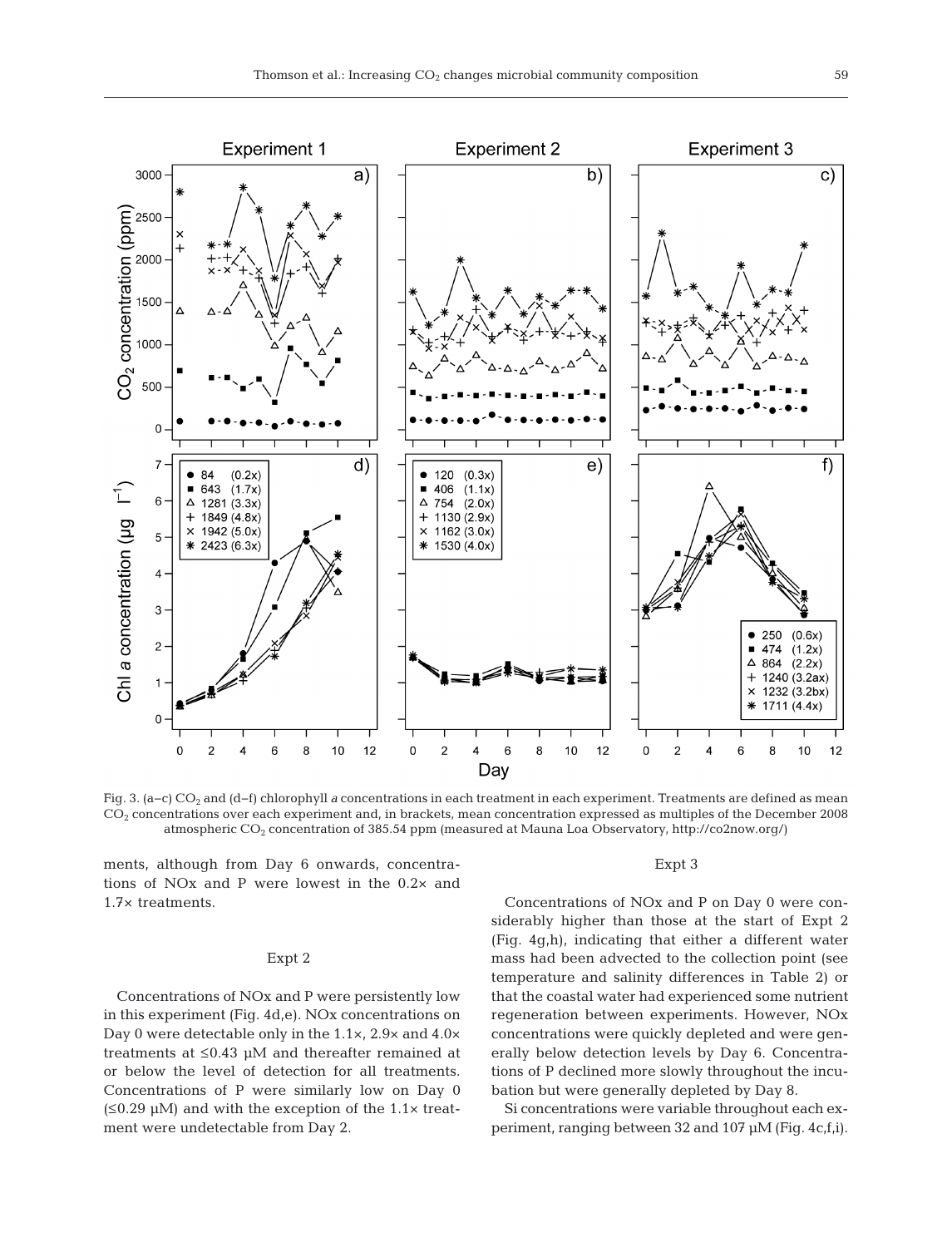

Fig. 4. Nutrient concentrations within each CO<sub>2</sub> treatment throughout each experiment: (a,d,g) nitrate and nitrite (NOx), (b,e,h) phosphorus and (c,f,i) silica. Treatments are as defined in Fig. 3

Only Expts 1 and 2 showed weak patterns of Si drawdown over time and were at no stage limiting to diatom growth.

#### Effects of increasing CO<sub>2</sub> on marine microbes

## Picophytoplankton

Compared to another study at Davis Station at a nearby coastal site over summer, our initial NOx and P concentrations were low (cf. Gibson et al. 1997). Gibson et al. (1997) found NOx concentrations for December, January and February at approximately 20, 5 and 5 µM, and P concentrations of 1.5, 0.6 and 1.0 µM, respectively. Si concentrations were similar in both studies.

Picophytoplankton abundance was consistently greatest in high  $CO<sub>2</sub>$  treatments in each experiment while abundances in treatments  $\leq 1.7 \times CO_2$  in each experiment were consistently low (Fig. 5a−c). At  $\approx$  2× CO<sub>2</sub> in each experiment, abundances only slightly exceeded those of the lower treatments and generally followed the same pattern of growth. In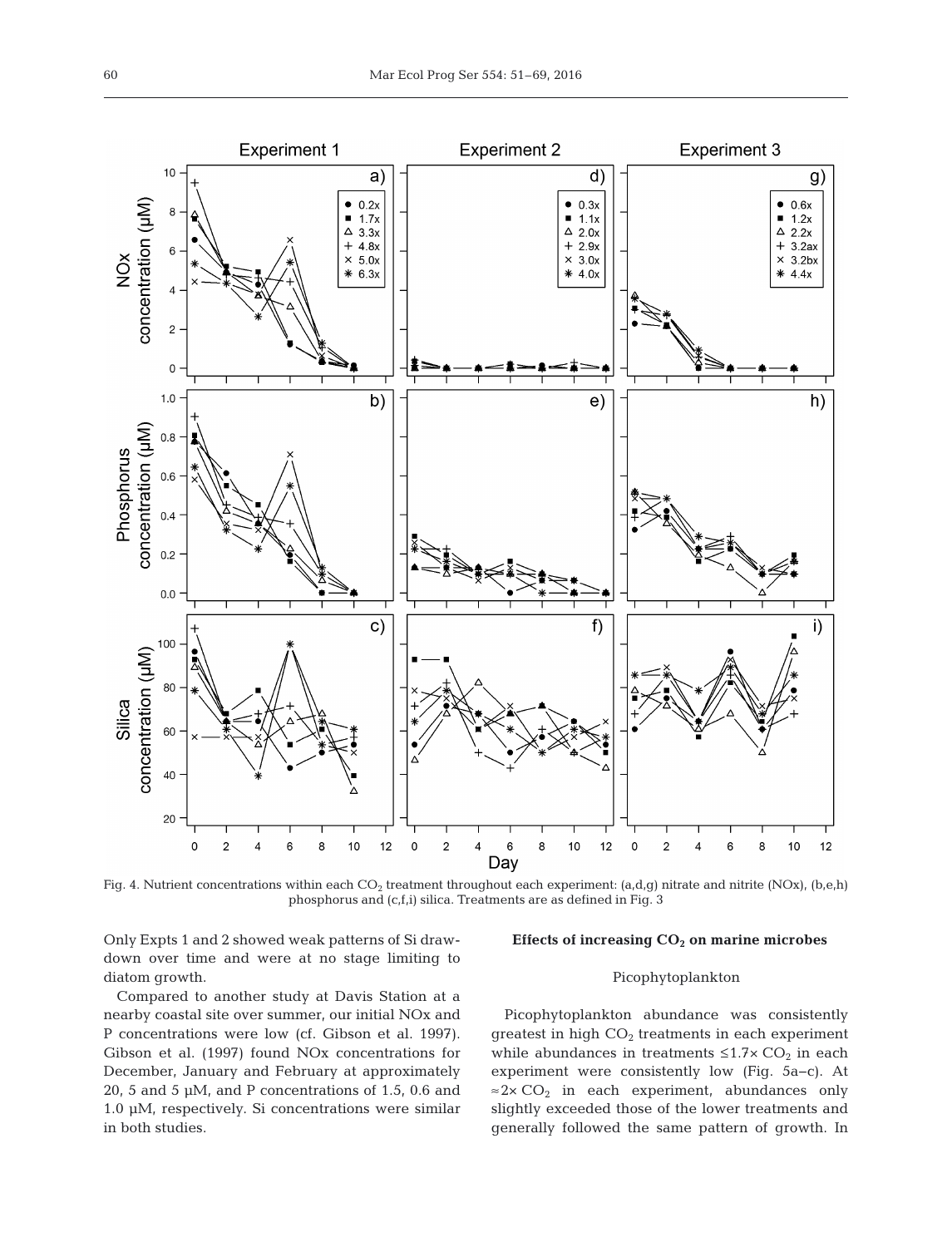

Fig. 5. Microbial abundance in the CO<sub>2</sub> treatments in each experiment, based on flow cytometry counts: (a−c) picophytoplankton, (d−f) nanophytoplankton, (g−i) heterotrophic nanoflagellates (HNF) and (j−l) prokaryotes in Expts 1, 2 and 3. Treatments are as defined in Fig. 3

contrast, the picophytoplankton were most abundant in the treatments ≥3×  $CO<sub>2</sub>$ , where increases were evident to at least Day 4. Picophytoplankton in the highest treatment in Expt 1 were the exception, where abundances increased to Day 10.

## Nanophytoplankton

Nanophytoplankton in R2 and R3 responded similarly to increasing  $CO<sub>2</sub>$ , and their abundances were pooled. Overall, the effects on nanophytoplankton varied and were frequently unrelated to the  $CO_2$  concentration (Fig. 5d–f). In Expt 1, abundances were commonly greatest in the 5.0× and  $6.3\times$  CO<sub>2</sub> treatments. Abundances in treatments exposed to  $\leq 4.8 \times \text{CO}_2$  remained low. In Expt 2, the abundance in all treatments peaked on Day 10, although this peak was highest in the 2× and 4×  $CO<sub>2</sub>$  treatments. Conversely, in Expt 3, nanophytoplankton abundance was highest in the lower treatments  $(≤1.2×CO<sub>2</sub>)$  on Days 4 and 6, but progressively declined in  $CO<sub>2</sub>$  treatments >2.2×  $CO<sub>2</sub>$ . Cryptophyte abundance was consistently low in Expts 2 and 3 (generally <1000 cells ml<sup>-1</sup>, see Table S3 in the Supplement), showed no definitive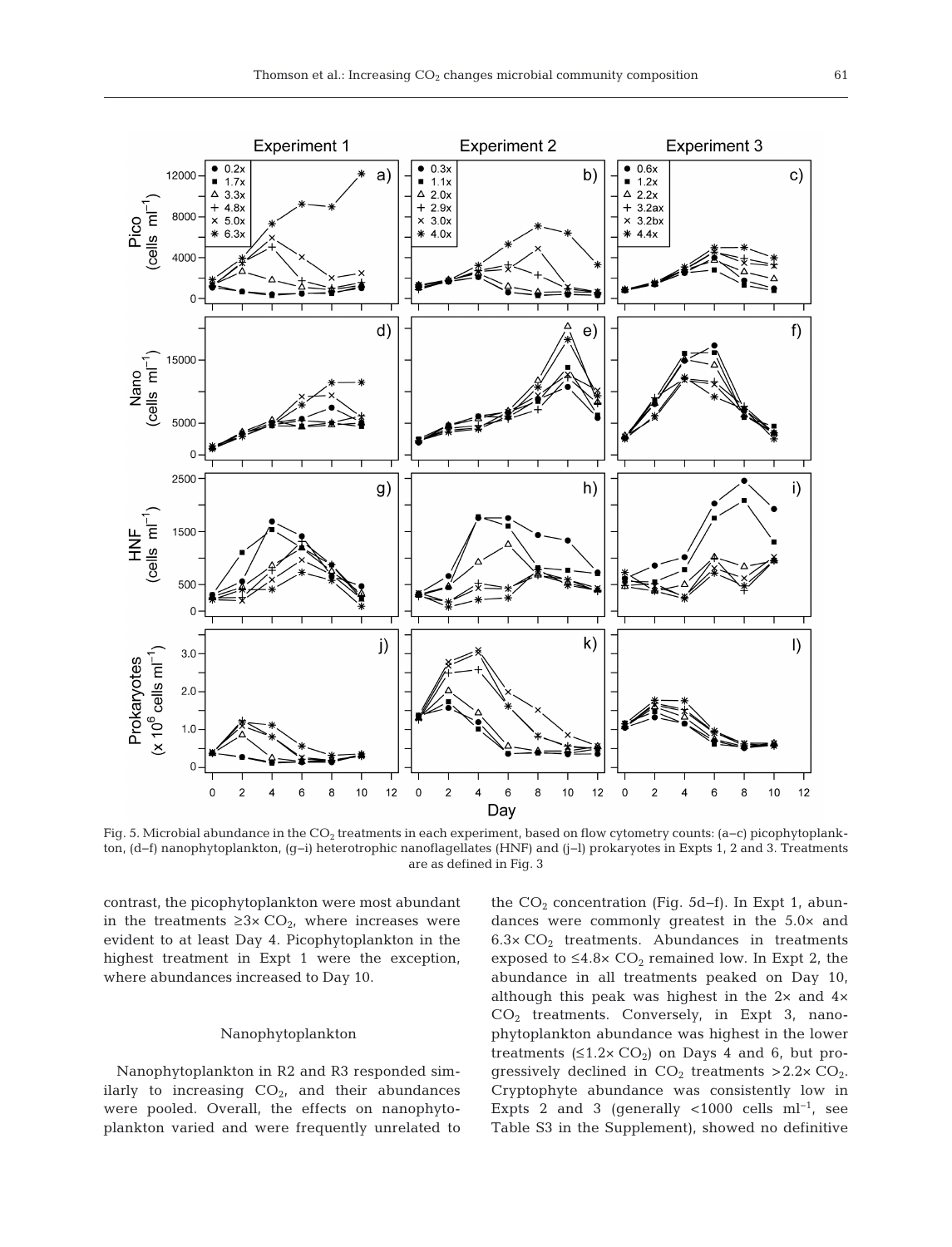response to increasing  $CO<sub>2</sub>$  and are not considered further.

#### HNF

HNF abundance was highest in the lower  $CO<sub>2</sub>$ treatments  $( $2 \times \text{CO}_2$ )$  and decreased with increasing CO2 on most days in all experiments (Fig. 5g−i). In Expts 1 and 2, HNF abundance in treatments  $\leq 1.7$  $CO<sub>2</sub>$  peaked quickly by Day 4, reaching approximately 1700 cells ml−1, thereafter declining to the end of the experiments. In Expt 3, abundance in treatments  $\leq 1.2 \times \mathrm{CO}_2$  remained relatively low until Day 4, then increased quickly to reach at least 2000 cells ml<sup>-1</sup> by Day 8. In contrast, HNF abundances in >2×  $CO<sub>2</sub>$  treatments were <1000 cells ml<sup>-1</sup> and only increased slightly between Days 4 and 6, after which their numbers plateaued.

#### Prokaryotes

Like the picophytoplankton, prokaryotic abundances were consistently highest in treatments ≥2×  $CO<sub>2</sub>$  in all 3 experiments (Fig. 5j–l). Their abundances increased during the first 2 to 4 d of incubation, and then gradually declined. Prokaryotic abundance was lowest in Expt 1, highest in Expt 2 and moderate in Expt 3. In the first experiment, abundances in treatments  $\geq 3.3 \times CO_2$  at least doubled to around  $1.0 \times 10^6$  cells<sup>-1</sup> ml<sup>-1</sup> by Day 2 before decreasing over time. In Expt 2, abundances in the  $>2\times$  CO<sub>2</sub> treatments increased rapidly in concentration to between 2.5 and 3.0  $\times$  10<sup>6</sup> cells<sup>-1</sup> ml<sup>-1</sup> by Day 4. In Expt 3, increases in abundance over the first 2 to 4 d were low, with the highest abundance  $(-1.7 \times$  $10^6$  cells<sup>-1</sup> ml<sup>−1</sup>) in the highest CO<sub>2</sub> treatments.

#### **Community-level responses**

The effects we observed appeared independent of initial starting community type and nutrient availability. Expt 1 appeared to be a bloom-type community, as evidenced by rapidly increasing chl *a* concentrations and the rapid draw-down of nutrients. The community in Expt 2 appeared to be post bloom, with limiting nutrients throughout and low chl *a* concentrations. In the third experiment, the high initial prokaryotic concentration and moderate chl *a* and nutrient concentrations indicated that this was a community regenerating from recycled nutrients.

The relative abundance of microbes suggests possible community-level interactions. In particular, the lower numbers of HNF under higher  $CO<sub>2</sub>$  concentrations coincided with an increase in picophytoplankton and prokaryotic abundance. This was reflected in the trajectories of the treatments over time and their separation from each other (Fig. 6).

Overall, PERMANOVA showed significant differences among treatments in each experiment, and SIMPROF showed that the low  $CO<sub>2</sub>$  treatments (<2×  $CO<sub>2</sub>$ ) differed significantly from those at higher  $CO<sub>2</sub>$ (Fig. 6a−c and Figs. S1−S3 in the Supplement). There was no significant difference in community composition between treatments on Day 0 in any of the experiments (Figs. S1−S3).

## Expt 1

PERMANOVA revealed a highly significant difference between the treatments with increasing  $CO<sub>2</sub>$ concentration and time (Treatment: pseudo- $F_{5,4}$  = 6.881,  $p = 0.002$ ; Day: pseudo- $F_{4,5} = 23.419$ ,  $p =$ 0.001), and SIMPROF demonstrated that this difference occurred between treatments exposed to ≤1.7×  $CO<sub>2</sub>$  and all higher  $CO<sub>2</sub>$  treatments (Fig. S1). Trajectories of the  $0.2 \times$  and  $1.7 \times$  CO<sub>2</sub> treatments advanced principally along Axis 1, and SIMPROF demonstrated that they were similar to each other throughout the experiment, with their community composition changing significantly between Days 0 and 2 and Days 2 and 4 but not changing markedly thereafter (Fig. 6a). In contrast, the trajectories of all higher treatments  $(≥3.3×CO<sub>2</sub>)$  initially progressed along Axis 2, and these communities consistently differed in composition from those of the lower treatments after Day 0 (Fig. 6a). These communities were generally similar to each other and, though occasionally differing among times and treatments, culminated in a similar community after 6 and 8 d of incubation. The exception was the  $6.3 \times CO<sub>2</sub>$  treatment.

#### Expt 2

PERMONVA results confirmed significant differences between the treatments (Treatment: pseudo- $F_{5.5}$  = 10.418, p = 0.001; Day: pseudo- $F_{5.5}$  = 27.440, p = 0.001). The trajectories of the communities over time and the grouping of samples in SIMPROF again showed significant differences in the composition of communities exposed to low  $(\leq 2.0 \times CO_2)$  and high  $(≥2.9× CO<sub>2</sub>; Fig. 6b, Fig. S2). Trajectories of the 3 low$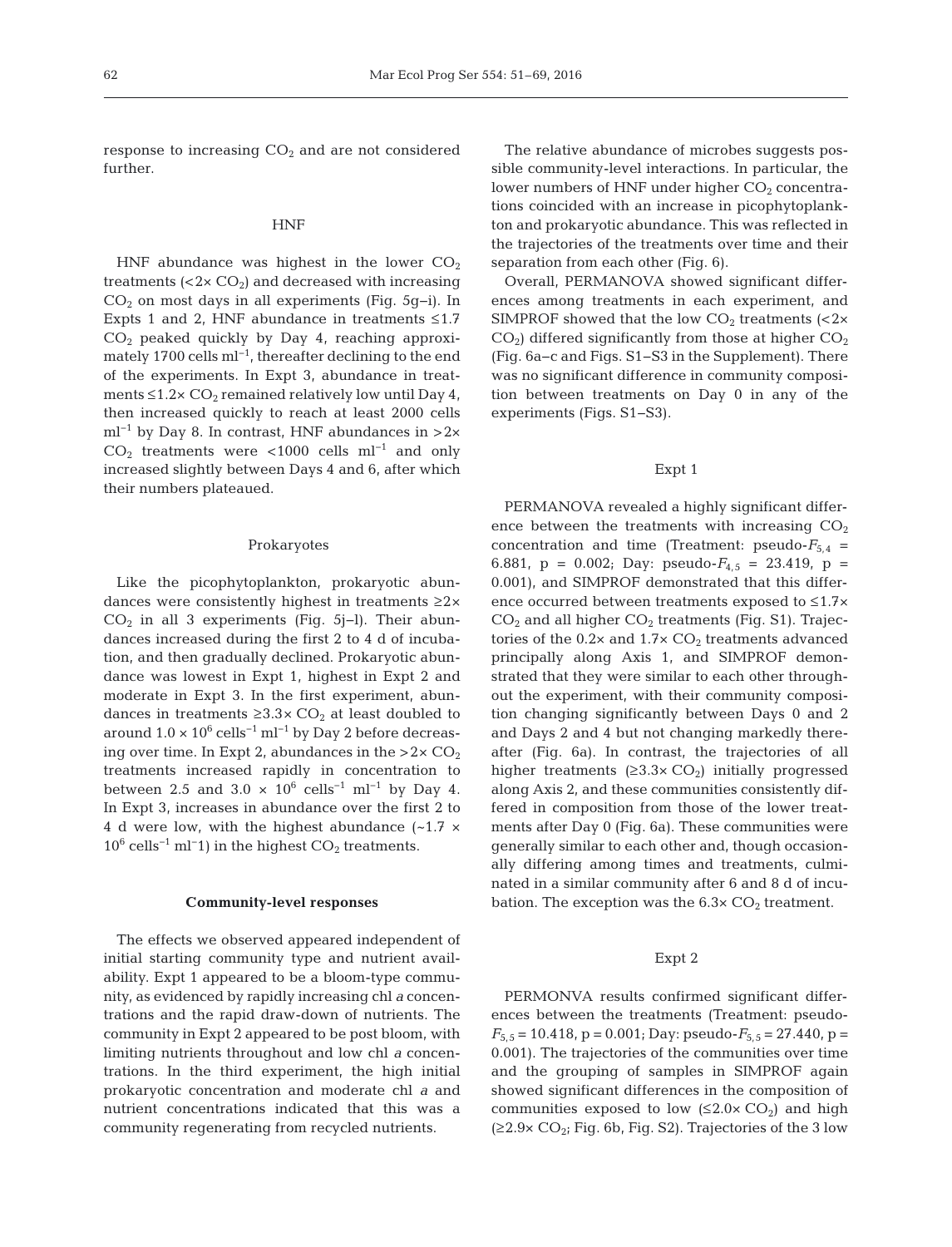

Axis 1

Fig. 6. Multidimensional scaling (MDS) plots mapping trajectories of change in communities of each  $CO<sub>2</sub>$  treatment in (a) Expt 1, (b) Expt 2 and (c) Expt 3. Trajectories extend from Day 0 to the day of maximum abundance of pico- and nanophytoplankton (Days 8, 10 and 8 for Expts 1, 2 and 3, respectively). Treatments are as defined in Fig. 3. The microbial communities of samples contained within a dashed oval do not differ significantly from each other but do differ from all other samples (SIMPROF, see Figs. S1−S3 in the Supplement at www.int-res.com/articles/suppl/m554p051\_supp.pdf)

treatments progressed predominately along Axis 1, and SIMPROF results showed that these communities were generally similar in composition throughout the experiment, with the exception of the  $2.0 \times CO<sub>2</sub>$ treatment on Days 2 and 10. Communities exposed to high  $CO<sub>2</sub>$  evolved principally along Axis 2, and their community composition was seldom different. However, these communities were clearly separated on all days and significantly differed from treatments exposed to  $\leq 2.0 \times CO_2$ .

## Expt 3

PERMANOVA results again indicated a highly significant difference in the response of microbes to increasing  $CO_2$  and time (Treatment: pseudo- $F_{5,4}$  = 4.293,  $p = 0.002$ ; Day: pseudo- $F_{4.5} = 76.156$ ,  $p = 0.001$ ). Unlike previous experiments, however, trajectories were generally similar but progressively changed along Axis 2 with increasing  $CO<sub>2</sub>$  concentrations and time (Fig. 6c). In this experiment, community composition was similar in all treatments until Day 4, when SIMPROF results identified significant differences in community composition between treatments ≤1.2× and those  $\geq$ 3.2× CO<sub>2</sub> (Fig. S3). The 2.2× CO<sub>2</sub> community appeared as an intermediary, similar in composition to lower treatments on Day 6 but to the higher concentrations on other days (Days 4 and 8).

### **DISCUSSION**

Our study describes the first minicosm-scale (650 l) ocean acidification experiments on marine microbial communities in Antarctic coastal waters. Other Antarctic studies have investigated the effects of elevated  $CO<sub>2</sub>$ , although they used either small volumes (≤4 l) or continuous/semi-continuous batch incubations and reported only on the effects on phytoplankton or sea-ice algae (Tortell et al. 2008, 2010, Feng et al. 2010, Torstensson et al. 2012, McMinn et al. 2014). In the Arctic, larger-volume mesocosm studies have been performed with replicated treatments and macronutrient addition to stimulate microbial growth (Riebe sell et al. 2008). We deliberately avoided macronutrient addition to allow us to determine the changing sensitivity of the microbial community over summer, including the effects of the draw-down and remineralisation of nutrients. In addition, we did not replicate our  $CO<sub>2</sub>$  treatments; instead, we opted for a larger range of  $CO<sub>2</sub>$  concentrations to increase the inferential power of our experiments and our ability to iden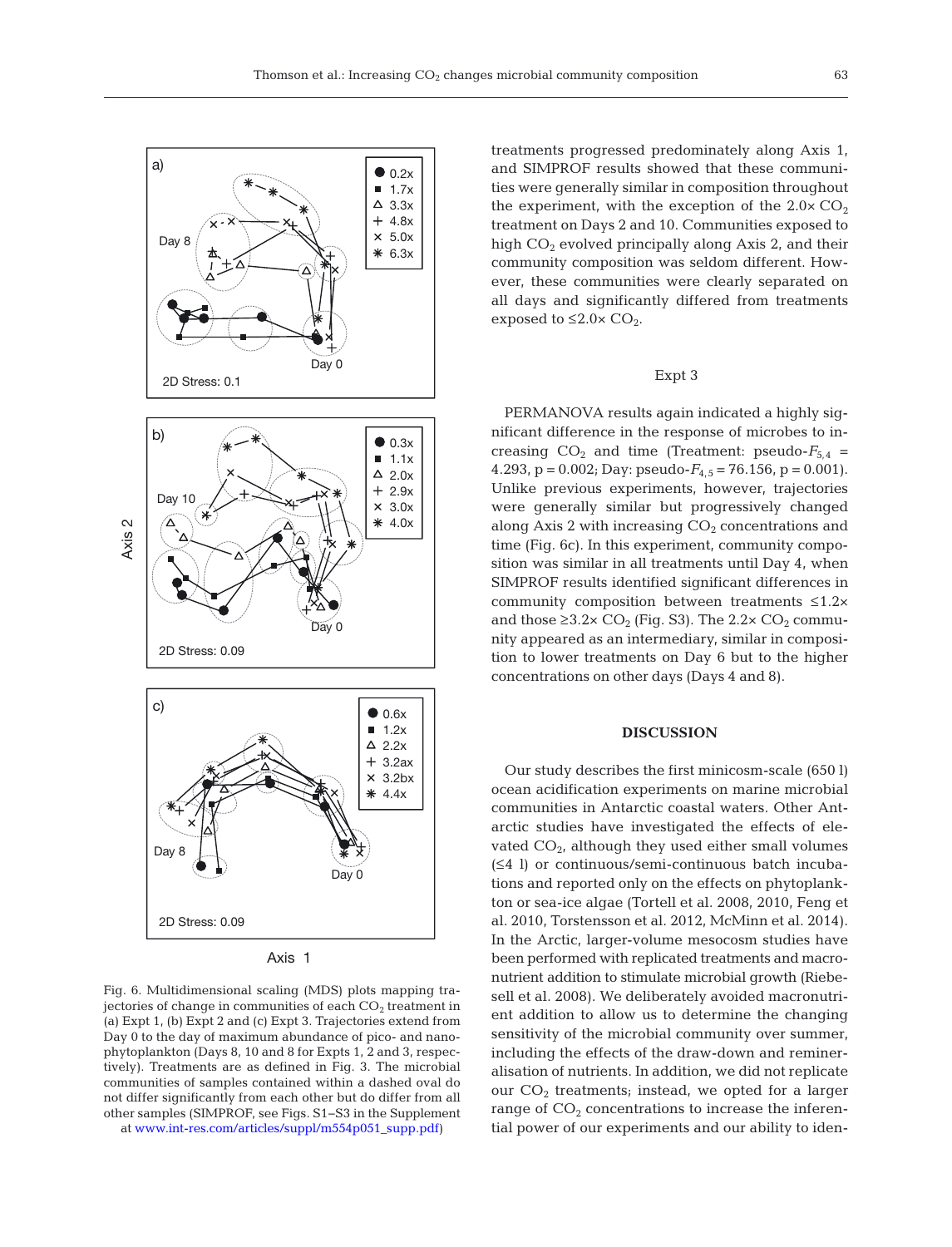tify 'tipping points' in the microbial communities (Riebesell et al. 2010). In each experiment, we found that picophytoplankton and prokaryotic abundances increased at higher  $CO<sub>2</sub>$  concentrations and that this coincided with the inhibition of HNF abundance at  $CO<sub>2</sub> \ge 750$  ppm. This result may reflect a reduction in the top-down control of the picophytoplankton and prokaryotes by HNF grazing.

We cannot discount that containment effects may have at least partially influenced our results, as they have in other mesocosm studies (Monier et al. 2014, Maugendre et al. 2015), despite our use of high volume tanks to minimise these effects. Typically, containment effects may include deviations of the in cubated community from the natural community, reduced physical turbulence and wall effects (Sanford et al. 2001, Kim et al. 2008). Unfortunately, however, we lack replicates and samples that were not containerised to test these effects.

#### **HNF**

We are uncertain why higher  $CO<sub>2</sub>$  levels may have inhibited HNF. Invertebrate sperm can have reduced motility at approximately 1000 ppm  $CO<sub>2</sub>$ , possibly resulting from the acidification of internal fluids and changes in ion balances, a decreased trans-membrane pH gradient and/or a reversal of motility activation signals in acidified water (Havenhand & Schlegel 2009, Morita et al. 2010). Modelling of nearorganism  $H+$  concentrations over a range of  $CO<sub>2</sub>$  concentrations shows that small cells  $\left($  <5  $\mu$ m $\right)$ , such as HNF, will experience higher concentrations of H+ in their thin boundary layers than larger cells in the same medium (Flynn et al. 2012). Thus, small HNF could be affected in similar ways to invertebrate sperm by increased acidity levels and perhaps are more vulnerable than the larger protozooplankton. However, the mechanism(s) leading to the inhibition of HNF abundance remain unknown, and future work is required to understand these effects on the physiology of small heterotrophic cells.

The inhibition of HNF abundance at  $CO<sub>2</sub>$  concentrations exceeding 750 ppm coincided with elevated abundances of picophytoplankton and prokaryotes. The HNF size spectrum overlaps that of their prey, and they can ingest up to 48% of daily phytoplankton production in the marginal ice zone (Becquevort 1997, Froneman 2004, Garzio et al. 2013). Nanoprotozoa are also well known bacterivores and can consume between 27 and 100% of bacterial production (Christaki et al. 2008, Pearce et al. 2010, Garzio et al. 2013). Thus, we suggest that the  $CO<sub>2</sub>$ -induced inhibition of HNF at  $CO<sub>2</sub>$  concentrations ≥750 ppm released their prey from top-down control, resulting in the increased abundance of picophytoplankton and prokaryotes.

We are aware of no other studies showing inhibitory effects of increasing  $CO<sub>2</sub>$  on HNF abundance. All tanks were filled simultaneously and received the same physical and chemical conditions (other than  $CO<sub>2</sub>$ ), excluding such variations as an explanation for the lower HNF abundance. Nutrient concentrations were initially variable in Expts 1 and 3 but were not limiting to phytoplankton growth. Furthermore, SIMPROF results confirmed that there was no significance difference in community composition between the treatments on Day 0 in each experiment. Thus, differences in HNF abundance were not due to differences in initial microbial communities among minicosms at the start of the experiment. The greater variability of  $CO<sub>2</sub>$  concentrations in the higher treatments due to the lower buffering capacity of seawater at these levels may have somehow contributed to HNF inhibition. It is unknown, however, whether or how these fluctuations may affect HNF.

It is possible that our results were influenced by indirect effects of increasing  $CO<sub>2</sub>$  on other microbes and zooplankton that we did not measure. Viruses can control both bacterial and phytoplankton abundance through infection and cell lysis (Brussaard et al. 2013), and different viral classes may either be reduced in abundance or unaffected by increasing  $CO<sub>2</sub>$  (Larsen et al. 2001). Thus it is possible that the increased abundance of picophytoplankton and prokaryotes was due to a reduction in viral infection of these groups rather than a release from grazing pressure. Viral lysis may also have inhibited HNF abundance, although we are aware of no studies on viral infection of HNF.

We also have not accounted for the possible grazing by micro- and metazooplankton (20−200 and >200 µm, respectively) on HNF, picophytoplankton and prokaryotes. Microzooplankton (mainly dinoflagellates and ciliates) were observed in our experiments but did not differ significantly in concentration among treatments at ≤6 d incubation, and at no stage did they differ systematically in abundance with  $CO<sub>2</sub>$ (Davidson et al. 2016). Thus the microzooplankton are unlikely to be responsible for higher grazing mortality of HNF at high  $CO<sub>2</sub>$ . The 200  $\mu$ m mesh used to filter our seawater possibly allowed ingress of metazooplankton including small copepods and/or their nauplii that may also have affected abundances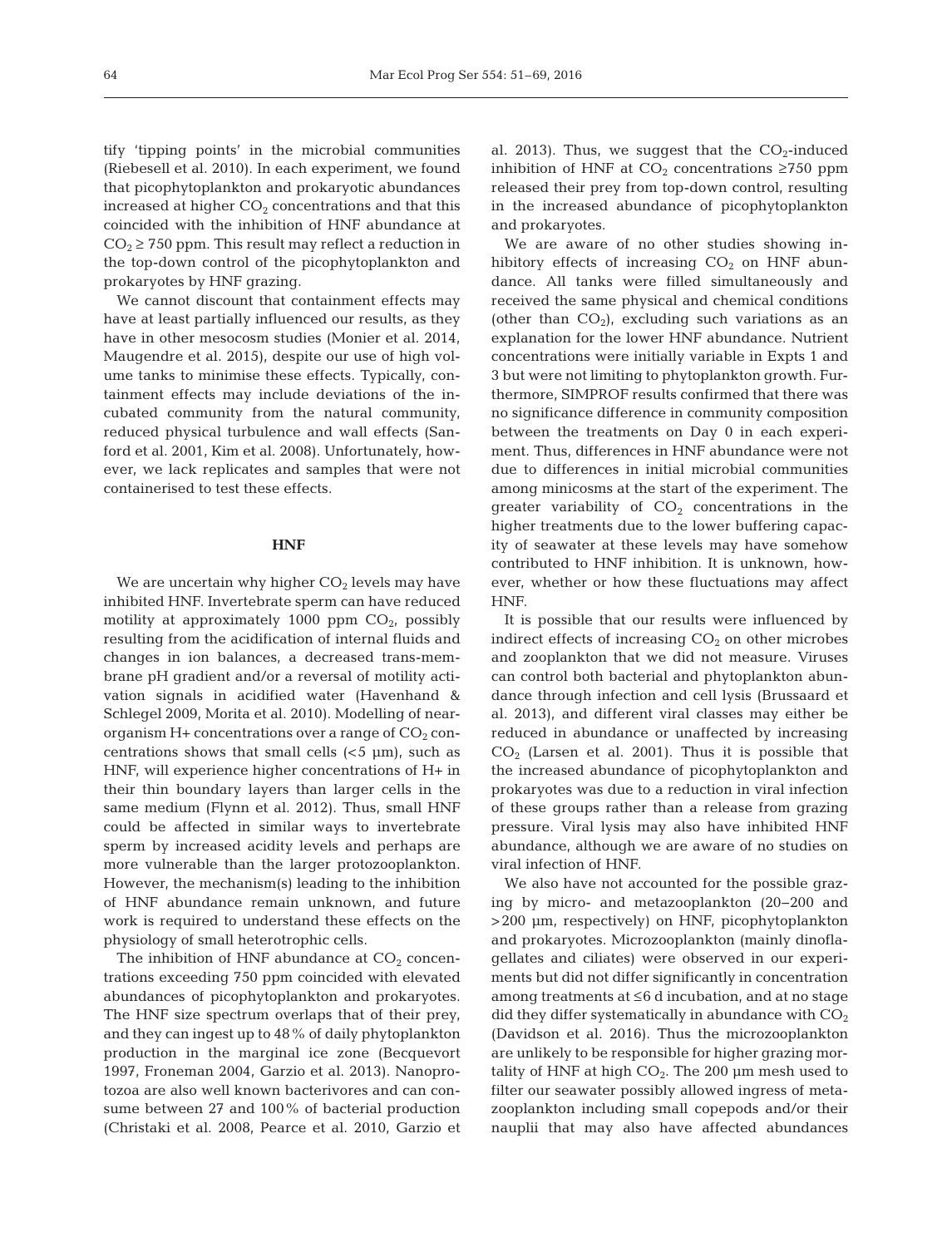through grazing. However, no metazooplankton were observed despite extensive microscopy of the minicosm samples. In addition, the consistency of our results over 3 experiments supports our conclusion that increasing  $CO<sub>2</sub>$  appeared to directly affect HNF abundance.

To our knowledge, no other study has found deleterious effects of increasing  $CO<sub>2</sub>$  concentration on HNF. The only research on protozoans we are aware of shows similar results to ours; proto- and microzooplankton are unaffected by increasing  $CO<sub>2</sub>$  concentrations up to 750–1000 ppm in Norwegian and North Atlantic waters (Suffrian et al. 2008, Rose et al. 2009, Aberle et al. 2013). Clearly, further studies are required to understand the effects of increasing  $CO<sub>2</sub>$ concentrations on protozoans.

#### **Picophytoplankton**

Other studies have also reported increased picophytoplankton abundance at  $CO<sub>2</sub>$  concentrations ≥700 ppm (Engel et al. 2008, Paulino et al. 2008, Meakin & Wyman 2011, Brussaard et al. 2013). Although they did not count HNF or measure grazing mortality, reduced grazing pressure was considered a possible explanation. Similarly to these studies, however, we cannot discount alternate hypotheses that include a complex interaction at the community level, including not only grazing and viral lysis (see above) but also size-dependent effects on nutrient and  $CO<sub>2</sub>$  uptake (Engel et al. 2008, Paulino et al. 2008, Meakin & Wyman 2011).

Nutrient concentrations appeared to have little effect on picophytoplankton growth and abundance. The large surface area to volume ratio of the picophytoplankton may have allowed them to effectively scavenge for macronutrients (Calder 2001) and continue multiplying. Furthermore, the picophytoplankton may also have effectively scavenged for Fe, the bioavailability of which can reportedly be reduced under increasing  $CO<sub>2</sub>$  (Shi et al. 2010). Finally, their small size and thin boundary layer (see above) may have been valuable in the higher  $CO<sub>2</sub>$  treatments in allowing concentrated  $CO<sub>2</sub>$  to accumulate close to the cell wall, benefiting the picophytoplankton via a ready supply of  $CO<sub>2</sub>$  and reduced metabolic energy in the production of carbon concentrating mechanisms (Raven et al. 2012). Overall, it is possible that reduced grazing pressure, the ability of smaller cells to compete for limited nutrients and access to plentiful  $CO<sub>2</sub>$  all contributed to their increased abundance at higher  $CO<sub>2</sub>$ .

#### **Nanophytoplankton**

Like other studies, we found that the effects of increasing  $CO<sub>2</sub>$  on nanophytoplankton were less clear (Engel et al. 2008, Brussaard et al. 2013); nanophytoplankton were either unaffected by increasing  $CO<sub>2</sub>$  or showed inconclusive results (Expts 1) and 2). Only in Expt 3 did there appear to be an adverse effect of increasing  $CO<sub>2</sub>$ , where nanophytoplankton were most abundant at lower  $CO<sub>2</sub>$  concentrations.

#### **Prokaryotes**

Our results indicate that prokaryotic abundances in Antarctic coastal waters may be enhanced at  $CO<sub>2</sub>$ concentrations ≥750 ppm, possibly reflecting re duced top-down control by  $CO<sub>2</sub>$ -inhibited HNF. Alternatively, like the picophytoplankton, we cannot discount that the increased abundance of prokaryotes did not result from reduced viral lysis as a result of inhibited viral abundance at higher  $CO<sub>2</sub>$  (see above). Additionally, the increase in their abundance may result from a  $CO_2$ -related increased availability of dissolved organic carbon, a prokaryotic growth substrate. However, it is currently unclear how concentrations of dissolved organic carbon are affected by increasing  $CO<sub>2</sub>$  (Ray et al. 2012, MacGilchrist et al. 2014).

Our findings contrast with large-scale mesocosm studies that found no significant effect of increasing  $CO<sub>2</sub>$  on bacterial concentrations (Grossart et al. 2006, Allgaier et al. 2008, Newbold et al. 2012, Roy et al. 2013), despite findings that bacterial production and enzymatic rates are elevated at higher  $CO<sub>2</sub>$  concentrations (Grossart et al. 2006, Piontek et al. 2010). Differences in methodology may partially explain the contrasting results, where the mesocosm studies attained the  $CO<sub>2</sub>$  targets by bubbling seawater with  $CO<sub>2</sub>$  gas prior to the experiment. Seawater bubbling can strip communities of small fragile cells such as HNF and cause surface coagulation of organic matter (Engel et al. 2008). To our knowledge, only one other study has found higher prokaryotic abundances under enhanced  $CO<sub>2</sub>$ . In that experiment,  $CO<sub>2</sub>$ -saturated seawater was added gently using a 'spider' that injected and distributed the saturated water over depth during a Norwegian Fjord experiment (Riebesell et al. 2013, Endres et al. 2014). Thus, bubbling may adversely affect fragile HNF cells and growth substances across all treatments, resulting in a lack of discernible  $CO<sub>2</sub>$  effect on prokaryotic abundance.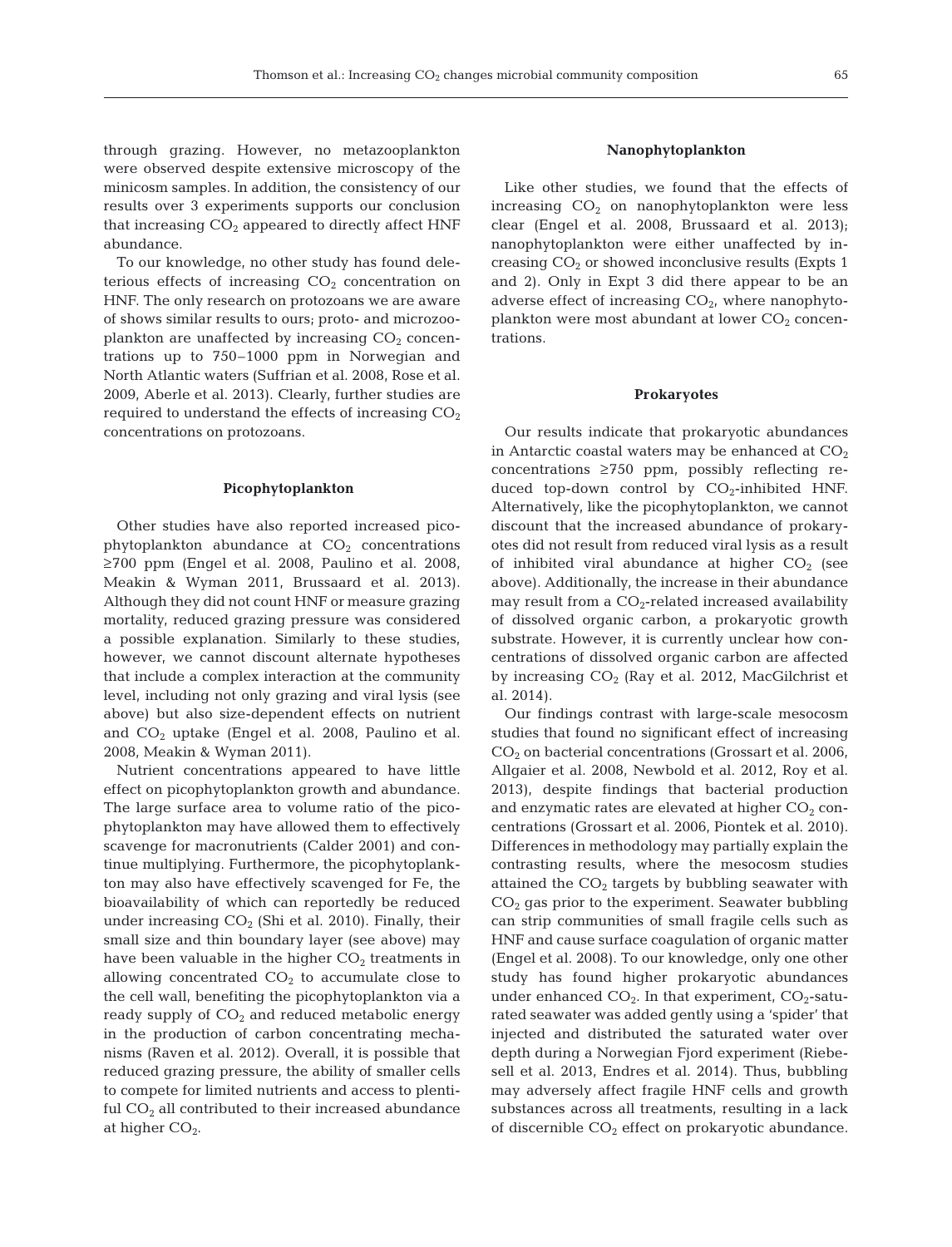Additionally, the mesocosm studies added macronutrients to stimulate phytoplankton blooms which can alter natural community composition and be come the primary driver of community change in the mesocosms (Roy et al. 2013), masking the effects of increasing  $CO<sub>2</sub>$  on microbial communities (Riebesell et al. 2008). The Norwegian Fjord experiment showing enhanced bacterial abundance under higher  $pCO<sub>2</sub>$  further illustrates this effect over a 30 d incubation (Endres et al. 2014). In that experiment, nutrients were added after 13 d. Until this point, bacterial abundances had been increasing in all  $CO<sub>2</sub>$  treatments but at the greatest rate in the highest treatments. Following nutrient addition, bacterial abundance fell in the highest treatment as chl *a* concentrations increased dramatically. Bacterial abundances increased later to again show a  $CO<sub>2</sub>$  effect, but clearly, nutrient addition changed the dynamics of the microbes. Thus, nutrient addition appears to change the dynamics of the communities and may account for the contrast between our findings and those of previous studies.

# Effects of increasing CO<sub>2</sub> on marine microbial **communities**

The community-level responses we observed were only evident from concentrations exceeding 750 ppm. Coastal environments undergo large pH fluctuations due to the input of snow and ice melt, and biological production and respiration (McNeil et al. 2011, Shadwick et al. 2013). At Davis Station,  $CO<sub>2</sub>$  can range between 100 and 420 ppm from mid-winter to late summer (Roden et al. 2013). Thus, coastal marine microbial populations appear to be already adapted to large variations in  $CO<sub>2</sub>$  and pH, which may partially explain the tolerance of the coastal microbes we measured to 750 ppm  $CO<sub>2</sub>$ .

Our results indicate that increasing  $CO<sub>2</sub>$  concentrations may result in a change in the community composition and size structure of Antarctic coastal marine microbes. While we found that picophytoplankton abundance increased with  $CO<sub>2</sub>$ , Davidson et al. (2016) found that in Expt 1, the abundance of larger phytoplankton decreased with  $CO<sub>2</sub>$  concentrations, particularly from 750 ppm. This change in size structure and species composition during a summer bloom community could have dire consequences for the Antarctic marine food web. For instance, blooms of large diatoms that drive Antarctic summer biological production may be susceptible under future  $CO<sub>2</sub>$  conditions predicted for the year 2100. Subsequently, higher trophic level animals may suffer from reduced food quality, quantity and size and key species in the food chain such as krill may have difficulty in harvesting cells <10 µm diameter (McClatchie & Boyd 1983). Furthermore, an increasing abundance of small, slowsinking phytoplankton, together with increased bacterial abundance, would favour respiration of sequestered carbon in near-surface waters rather than sinking to depth, thereby reducing export efficiency.

Our study would have benefited from a range of rate measurements, particularly on the assessment of grazing rates. Microbial abundance reflects the dynamic equilibrium between growth and mortality. Inclusion of measurements of the size preference and rates of mortality due to grazing may have yielded further insights into the community responses we observed. In our experiments, the critical time points that influenced community composition occurred early in the incubations  $(≤6$  d incubation). Thus, for future studies we recommend the incorporation of grazing dilution experiments timed to occur in the early stages of incubation.

Overall, results from our study suggest that increasing  $CO<sub>2</sub>$  may potentially result in changes in community composition of coastal Antarctic marine microbes. However, fully appreciating the impact of such changes will also require understanding other factors. For example, understanding the evolutionary potential of marine microbes to adapt to change will be critical to predicting the future effects of ocean acidification (Sunday et al. 2011), particularly as some species of microbes appear to be able to adapt to gradual changes in  $CO<sub>2</sub>$  concentrations over hundreds of generations (Langer et al. 2006, Lohbeck et al. 2012). Furthermore, understanding how ocean acidification affects metazooplankton will be crucial in determining overall effects on the Antarctic food chain. Other simultaneous stressors such as increasing seawater temperatures will act in synergy to affect marine microbes (Harvey et al. 2013). Future Antarctic studies should attempt to determine time scales of adaptability of species and to assess the combined effects of increasing  $CO<sub>2</sub>$  (ocean acidification), seawater temperature and other co-stressors (Boyd et al. 2008, Riebesell & Gattuso 2015).

*Acknowledgements*. This research was supported by AAS Project 40 and the Australian Antarctic Division (AAD). We gratefully acknowledge the assistance of S. Wright and R. van den Enden with pigment analyses and scanning electron microscopy work; Bronte Tilbrook and Kate Berry (supported by the Australian Climate Change Science Program) for the analysis of total dissolved inorganic carbon and total alkalinity at CSIRO Marine and Atmospheric Research Lab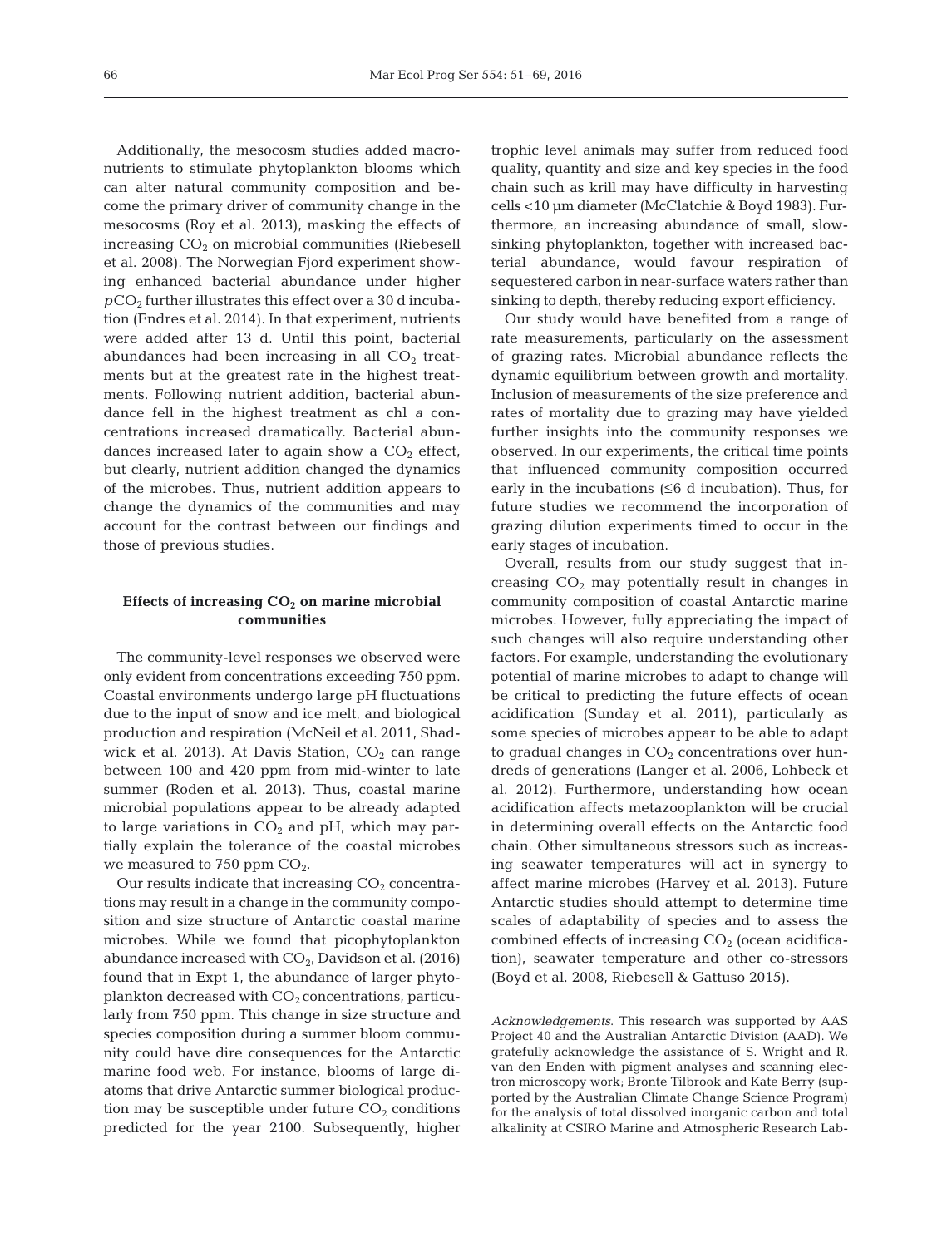oratories in Hobart; AAD technical support in designing and equipping the minicosms; and Davis Station expeditioners in the summer of 2008−2009 for their support and assistance. We thank the reviewers for their comments that improved the manuscript. We acknowledge the facilities and the scientific and technical assistance of the Australian Microscopy & Microanalysis Research Facility at the Centre for Microscopy, Characterisation & Analysis, The University of Western Australia, a facility funded by the University, State and Commonwealth Governments.

## LITERATURE CITED

- ▶ [Aberle N, Schulz KG, Stuhr A, Malzahn AM, Ludwig A,](http://dx.doi.org/10.5194/bg-10-1471-2013) ▶ [Davidson AT, Scott FJ, Nash GV, Wright SW, Raymond B](http://dx.doi.org/10.1016/j.dsr2.2009.02.011) Riebesell U (2013) High tolerance of microzooplankton to ocean acidification in an Arctic coastal plankton community. Biogeosciences 10: 1471−1481
- [Allgaier M, Riebesell U, Vogt M, Thyrhaug R, Grossart HP](http://dx.doi.org/10.5194/bg-5-1007-2008) ➤ (2008) Coupling of heterotrophic bacteria to phytoplankton bloom development at different  $pCO<sub>2</sub>$  levels: a mesocosm study. Biogeosciences 5: 1007−1022
- ▶ Azam F (1998) Microbial control of oceanic carbon flux: the plot thickens. Science 280:694-696
- [Azam F, Fenchel T, Field JG, Gray JS, Meyer-Reil LA,](http://dx.doi.org/10.3354/meps010257) ➤ Thingstad F (1983) The ecological role of water-column microbes in the sea. Mar Ecol Prog Ser 10:257-263
- [Azam F, Smith DC, Hollibaugh JT \(1991\) The role of the](http://dx.doi.org/10.1111/j.1751-8369.1991.tb00649.x) ➤ microbial loop in Antarctic pelagic ecosystems. Polar Res 10: 239−244
- ► [Becquevort S \(1997\) Nanoprotozooplankton in the Atlantic](http://dx.doi.org/10.1016/S0967-0645(96)00076-8) sector of the Southern ocean during early spring: biomass and feeding activities. Deep-Sea Res II 44:355-373
- ▶ [Berge T, Daugbjerg N, Balling Andersen B, Hansen PJ](http://dx.doi.org/10.3354/meps08780) (2010) Effect of lowered pH on marine phytoplankton growth rates. Mar Ecol Prog Ser 416:79-91
	- [Boyd PW, Doney SC, Strzepek R, Dusenberry J, Lindsay K,](http://dx.doi.org/10.5194/bg-5-847-2008) Fung I (2008) Climate-mediated changes to mixed-layer properties in the Southern Ocean: assessing the phytoplankton response. Biogeosciences 5: 847−864
- ▶ [Brussaard CPD, Noordeloos AAM, Witte H, Collenteur](http://dx.doi.org/10.5194/bg-10-719-2013) MCJ, Schulz K, Ludwig A, Riebesell U (2013) Arctic microbial community dynamics influenced by elevated CO2 levels. Biogeosciences 10: 719−731
- ► [Calbet A, Landry MR \(2004\) Phytoplankton growth, micro](http://dx.doi.org/10.4319/lo.2004.49.1.0051)zooplankton grazing, and carbon cycling in marine systems. Limnol Oceanogr 49:51–57
- ▶ [Calbet A, Trepat I, Almeda R, Saló V and others \(2008\)](http://dx.doi.org/10.3354/ame01171) Impact of micro- and nanograzers on phytoplankton assessed by standard and size-fractionated dilution grazing experiments. Aquat Microb Ecol 50: 145−156
- ▶ [Caldeira K, Wickett ME \(2003\) Oceanography: anthro](http://dx.doi.org/10.1038/425365a)pogenic carbon and ocean pH. Nature 425:365
	- Caldeira K, Wickett ME (2005) Ocean model predictions of chemistry changes from carbon dioxide emissions to the atmosphere and ocean. J Geophys Res 110: C09S04, doi: 10.1029/2004JC002671
	- Calder WA (2001) Ecological consequences of body size. Encyclopedia of Life Sciences. John Wiley & Sons, Chichester
- ► [Cho BC, Azam F \(1990\) Biogeochemical significance of bac](http://dx.doi.org/10.3354/meps063253)terial biomass in the ocean's euphotic zone. Mar Ecol Prog Ser 63:253-259
- [Christaki U, Obernosterer I, Van Wambeke F, Veldhuis M,](http://dx.doi.org/10.1016/j.dsr2.2007.12.009) ➤ Garcia N, Catala P (2008) Microbial food web structure

in a naturally iron-fertilized area in the Southern Ocean (Kerguelen Plateau). Deep-Sea Res II 55: 706−719

- ► [Clarke KR \(1993\) Non-parametric multivariate analyses of](http://dx.doi.org/10.1111/j.1442-9993.1993.tb00438.x) changes in community structure. Aust J Ecol 18: 117−143 Clarke K, Gorley R (2006) PRIMER v6: user manual/tutorial.
- PRIMER-E, Plymouth ► [Clarke K, Somerfield PJ, Gorley RN \(2008\) Testing of null](http://dx.doi.org/10.1016/j.jembe.2008.07.009) hypotheses in exploratory community analyses: similarity profiles and biota-environment linkage. J Exp Mar
- Biol Ecol 366:56-69 [Danovaro R, Corinaldesi C, Dell'Anno A, Fuhrman JA, Mid-](http://dx.doi.org/10.1111/j.1574-6976.2010.00258.x)➤ delburg JJ, Noble RT, Suttle CA (2011) Marine viruses and global climate change. FEMS Microbiol Rev 35: 993−1034
- (2010) Physical and biological control of protistan community composition, distribution and abundance in the seasonal ice zone of the Southern Ocean between 30 and 80°E. Deep-Sea Res II 57:828-848
- Davidson A, McKinlay J, Westwood K, Thomson PG and others (2016) Enhanced  $CO<sub>2</sub>$  concentrations change the structure of Antarctic marine microbial communities. Mar Ecol Prog Ser 552:93–113
- ▶ [Delille D \(2004\) Abundance and function of bacteria in the](http://www.ncbi.nlm.nih.gov/entrez/query.fcgi?cmd=Retrieve&db=PubMed&list_uids=15559971&dopt=Abstract) Southern Ocean. Cell Mol Biol (Noisy-le-grand) 50: 543−551
	- Dickson AG, Sabine CL, Christian JR (2007) Guide to best practices for ocean  $CO<sub>2</sub>$  measurements. PICES Special Publication 3. North Pacific Marine Science Organization, Sidney, BC
- ▶ [Ducklow HW, Kirchman DL, Quinby HL, Carlson CA, Dam](http://dx.doi.org/10.1016/0967-0645(93)90016-G) HG (1993) Stocks and dynamics of bacterioplankton carbon during the spring bloom in the eastern North Atlantic Ocean. Deep-Sea Res II 40:245-263
	- Eaton AD, Rice EW, Baird RB (eds) (2006) Standard methods for the examination of water and wastewater, Vol 2013. American Public Health Association. Available at www. standardmethods.org/
- [Endres S, Galgani L, Riebesell U, Schulz KG, Engel A \(2014\)](http://dx.doi.org/10.1371/journal.pone.0099228) ➤ Stimulated bacterial growth under elevated  $pCO_2$ : results from an off-shore mesocosm study. PLoS ONE 9: e99228
- ▶ [Engel A, Schulz KG, Riebesell U, Bellerby R, Delille B,](http://dx.doi.org/10.5194/bg-5-509-2008) Schartau M (2008) Effects of  $CO<sub>2</sub>$  on particle size distribution and phytoplankton abundance during a mesocosm bloom experiment (PeECE II). Biogeosciences 5: 509−521
- ▶ [Feng Y, Hare CE, Rose JM, Handy SM and others \(2010\)](http://dx.doi.org/10.1016/j.dsr.2009.10.013) Interactive effects of iron, irradiance and  $CO<sub>2</sub>$  on Ross Sea phytoplankton. Deep-Sea Res I 57: 368−383
- ▶ [Flynn KJ, Blackford JC, Baird ME, Raven JA and others](http://dx.doi.org/10.1038/nclimate1696) (2012) Changes in pH at the exterior surface of plankton with ocean acidification. Nat Clim Change 2:760
- ▶ [Froneman PW \(2004\) Protozooplankton community struc](http://dx.doi.org/10.1016/j.dsr2.2004.09.001)ture and grazing impact in the eastern Atlantic sector of the Southern Ocean in austral summer 1998. Deep-Sea Res II 51:2633-2643
- ► [Froneman PW, Perissinotto R \(1996\) Microzooplankton graz](http://dx.doi.org/10.1016/0967-0637(96)00010-6)ing and protozooplankton community structure in the South Atlantic and in the Atlantic sector of the Southern Ocean. Deep-Sea Res I 43: 703−721
- ▶ [Garzio LM, Steinberg DK, Erickson M, Ducklow HW \(2013\)](http://dx.doi.org/10.3354/ame01655) Microzooplankton grazing along the Western Antarctic Peninsula. Aquat Microb Ecol 70:215−232
	- Gattuso JP, Gao K, Lee K, Rost B, Schulz KG (2010) Approaches and tools to manipulate the carbonate chem-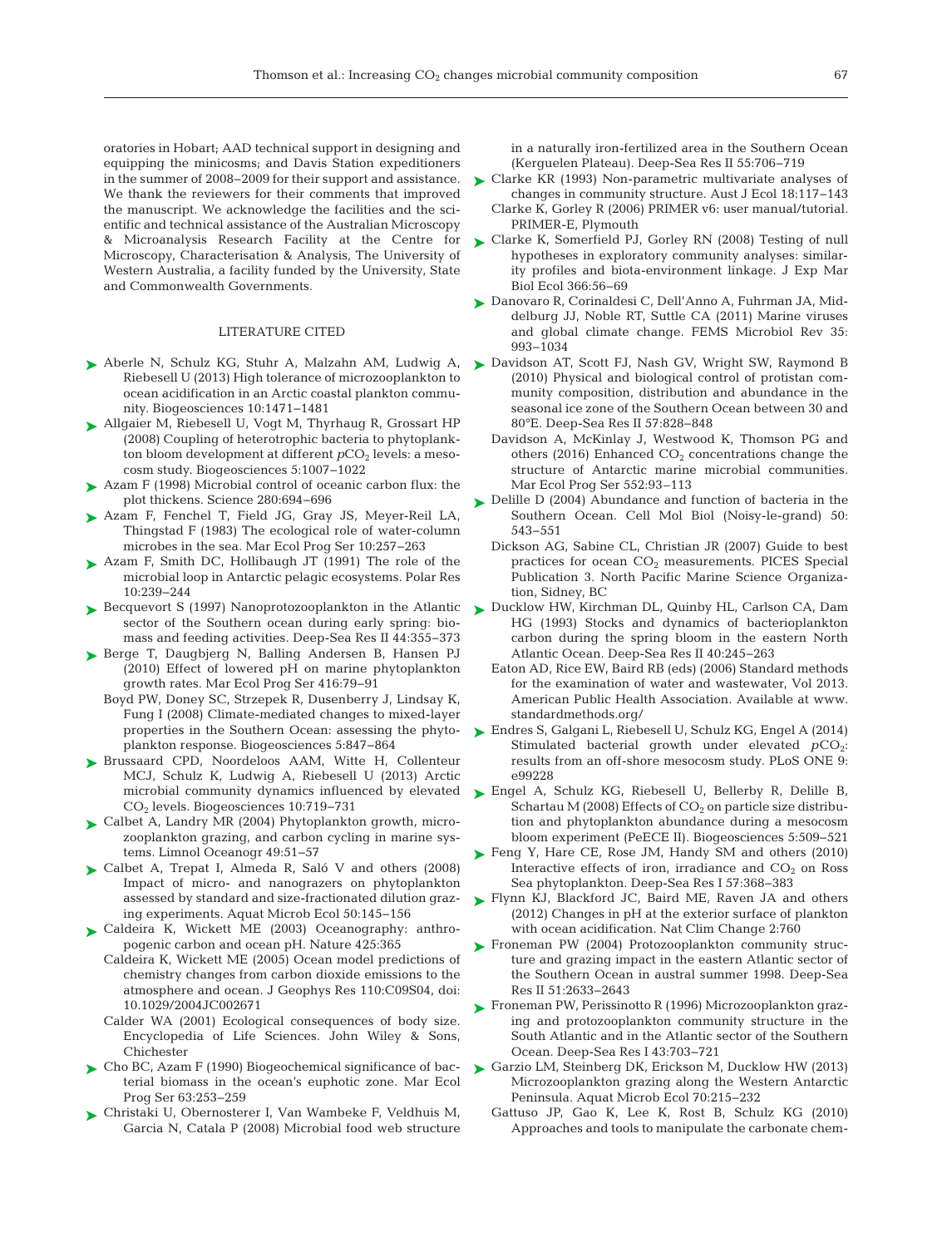istry. In: Riebesell U, Fabry VJ, Hansson L, Gattuso JP (eds) Guide to best practices for ocean acidification research and data reporting. Publications Office of the European Union, Luxembourg, p 41–52

- Gibson JAE, Swadling KM, Burton HR (1997) Interannual variation in dominant phytoplankton species and biomass near Davis Station, East Antarctica. Proc NIPR Symp Polar Biol 10:77-89
- ► [Grossart HP, Allgaier M, Passow U, Riebesell U \(2006\) Test](http://dx.doi.org/10.4319/lo.2006.51.1.0001)ing the effect of CO2 concentration on the dynamics of marine heterotrophic bacterioplankton. Limnol Oceanogr 51: 1−11
- ► [Hare CE, Leblanc K, DiTullio GR, Kudela RM and others](http://dx.doi.org/10.3354/meps07182) (2007) Consequences of increased temperature and  $CO<sub>2</sub>$ for phytoplankton community structure in the Bering Sea. Mar Ecol Prog Ser 352:9-16
- ► [Harvey BP, Gwynn-Jones D, Moore PJ \(2013\) Meta-analysis](http://dx.doi.org/10.1002/ece3.516) reveals complex marine biological responses to the interactive effects of ocean acidification and warming. Ecol Evol 3: 1016−1030
- ▶ [Havenhand JN, Schlegel P \(2009\) Near-future levels of](http://dx.doi.org/10.5194/bg-6-3009-2009) ocean acidification do not affect sperm motility and fer tilization kinetics in the oyster *Crassostrea gigas*. Biogeosciences 6: 3009−3015
- ► [Huntley ME, Lopez MD, Karl DM \(1991\) Top predators in](http://dx.doi.org/10.1126/science.1905841) the Southern ocean: a major leak in the biological carbon pump. Science 253:64-66
- ► [Hutchins DA, Mulholland MR, Fu FX \(2009\) Nutrient cycles](http://dx.doi.org/10.5670/oceanog.2009.103) and marine microbes in a CO2-enriched ocean. Oceano graphy 22: 128−145
	- IPCC (Intergovernmental Panel on Climate Change) (2014) Climate change 2014. Synthesis Report. Contribution of Working Groups I, II and III to the Fifth Assessment Report of the Intergovernmental Panel on Climate Change. IPCC, Geneva
- ► [Kim JM, Shin K, Lee K, Park BK \(2008\) In situ ecosystem](http://dx.doi.org/10.4319/lom.2008.6.208)based carbon dioxide perturbation experiments: design and performance evaluation of a mesocosm facility. Limnol Oceanogr Methods 6: 208−217
- ► [Krause E, Wichels A, Gimenez L, Lunau M, Schilhabel MB,](http://dx.doi.org/10.1371/journal.pone.0047035) Gerdts G (2012) Small changes in pH have direct effects on marine bacterial community composition: a microcosm approach. PLoS ONE 7: e47035
	- Johnson I, Spence MTZ (eds) (2010) Molecular probes handbook: a guide to fluorescent probes and labeling technologies, 11th edn. Life Technologies, Eugene, OR
- ▶ [Landry MR, Constantinou J, Kirshtein J \(1995\) Microzoo](http://dx.doi.org/10.1016/0967-0645(95)00024-K)plankton grazing in the central equatorial Pacific during February and August, 1992. Deep-Sea Res II 42:657-671
	- Langer G, Geisen M, Baumann KH, Kläs J, Riebesell U, Thoms S, Young JR (2006) Species-specific responses of calcifying algae to changing seawater carbonate chemistry. Geochem Geophys Geosyst 7: Q09006, doi:10.1029/ GC001227
	- Larsen A, Castberg T, Sandaa RA, Brussaard CPD and others (2001) Population dynamics and diversity of phytoplankton, bacteria and viruses in a seawater enclosure. Mar Ecol Prog Ser 221:47-57
- ► [Legendre L, Le Fèvre J \(1995\) Microbial food webs and the](http://dx.doi.org/10.3354/ame009069) export of biogenic carbon in oceans. Aquat Microb Ecol 9: 69−77
- ▶ [Leu E, Daase M, Schulz KG, Stuhr A, Riebesell U \(2013\)](http://dx.doi.org/10.5194/bg-10-1143-2013) Effect of ocean acidification on the fatty acid composition of a natural plankton community. Biogeosciences 10: 1143−1153
- Lewis E, Wallace D (1998) Program developed for  $CO<sub>2</sub>$  system calculations. Carbon Dioxide Information Analysis Center, Oak Ridge National Laboratory, US Department of Energy, Oak Ridge, TN
- ► [Lohbeck KT, Riebesell U, Reusch TBH \(2012\) Adaptive evo](http://dx.doi.org/10.1038/ngeo1441)lution of a key phytoplankton species to ocean acidification. Nat Geosci 5: 346−351
- ► [MacGilchrist GA, Shi T, Tyrrell T, Richier S, Moore CM,](http://dx.doi.org/10.5194/bg-11-3695-2014) Dumousseaud C, Achterberg EP (2014) Effect of enhanced  $pCO<sub>2</sub>$  levels on the production of dissolved organic carbon and transparent exopolymer particles in shortterm bioassay experiments. Biogeosciences 11: 3695−3706
	- Marie D, Partensky F, Vaulot D, Brussaard C (2001) Enumeration of phytoplankton, bacteria, and viruses in marine samples. Current Protoc Cytom 10:11.11.11-11.11.15
	- Maugendre L, Gattuso JP, Louis J, de Kluijver A, Marro S, Soetaert K, Gazeau F (2015) Effect of ocean warming and acidification on a plankton community in the NW Mediterranean Sea. ICES J Mar Sci 72: 1744−1755
- ► [McClatchie S, Boyd CM \(1983\) Morphological study of sieve](http://dx.doi.org/10.1139/f83-122) efficiencies and mandibular surfaces in the Antarctic krill, *Euphausia superba.* Can J Fish Aquat Sci 40: 955−967
- ▶ [McMinn A, Müller MN, Martin A, Ryan KG \(2014\) The](http://dx.doi.org/10.1371/journal.pone.0086984) response of Antarctic sea ice algae to changes in pH and CO<sub>2</sub>. PLoS ONE 9:e86984
- ► [McNeil BI, Sweeney C, Gibson JAE \(2011\) Natural seasonal](http://dx.doi.org/10.1017/S0954102011000204) variability of aragonite saturation state within two Antarctic coastal ocean sites. Antarct Sci 23:411−412
- ► [Meakin NG, Wyman M \(2011\) Rapid shifts in picoeukaryote](http://dx.doi.org/10.1038/ismej.2011.18) community structure in response to ocean acidification. ISME J 5: 1397−1405
- ► [Monier A, Findlay HS, Charvet S, Lovejoy C \(2014\) Late](http://dx.doi.org/10.3389/fmicb.2014.00490) winter under ice pelagic microbial communities in the high Arctic Ocean and the impact of short-term exposure to elevated  $CO<sub>2</sub>$  levels. Front Microbiol 5:490
- [Morita M, Suwa R, Iguchi A, Nakamura M, Shimada K,](http://dx.doi.org/10.1017/S0967199409990177) ➤ Sakai K, Suzuki A (2010) Ocean acidification reduces sperm flagellar motility in broadcast spawning reef invertebrates. Zygote 18: 103−107
- ▶ [Newbold LK, Oliver AE, Booth T, Tiwari B and others \(2012\)](http://dx.doi.org/10.1111/j.1462-2920.2012.02762.x) The response of marine picoplankton to ocean acidification. Environ Microbiol 14: 2293−2307
- ▶ [Orr JC, Fabry VJ, Aumont O, Bopp L and others \(2005\)](http://dx.doi.org/10.1038/nature04095) Anthropogenic ocean acidification over the twenty-first century and its impact on calcifying organisms. Nature 437: 681−686
- ▶ [Paulino AI, Egge JK, Larsen A \(2008\) Effects of increased](http://dx.doi.org/10.5194/bg-5-739-2008) atmospheric  $CO<sub>2</sub>$  on small and intermediate sized osmotrophs during a nutrient induced phytoplankton bloom. Biogeosciences 5: 739−748
- ▶ [Pearce I, Davidson AT, Thomson PG, Wright S, van den](http://dx.doi.org/10.1016/j.dsr2.2008.04.039) Enden R (2010) Marine microbial ecology off East Antarctica (30 – 80°E): rates of bacterial and phytoplankton growth and grazing by heterotrophic protists. Deep-Sea Res II 57:849-862
- ▶ [Piontek J, Lunau M, Händel N, Borchard C, Wurst M, Engel](http://dx.doi.org/10.5194/bg-7-1615-2010) A (2010) Acidification increases microbial polysaccharide degradation in the ocean. Biogeosciences 7: 1615−1624
- ▶ [Raupach M, Marland G, Ciais P, Le Quéré C, Canadell JG,](http://dx.doi.org/10.1073/pnas.0700609104) Klepper G, Field CB (2007) Global and regional drivers of accelerating CO<sub>2</sub> emissions. Proc Natl Acad Sci USA 104: 10288−10293
	- Raven J, Caldeira K, Elderfield H, Hoegh-Guldberg O and